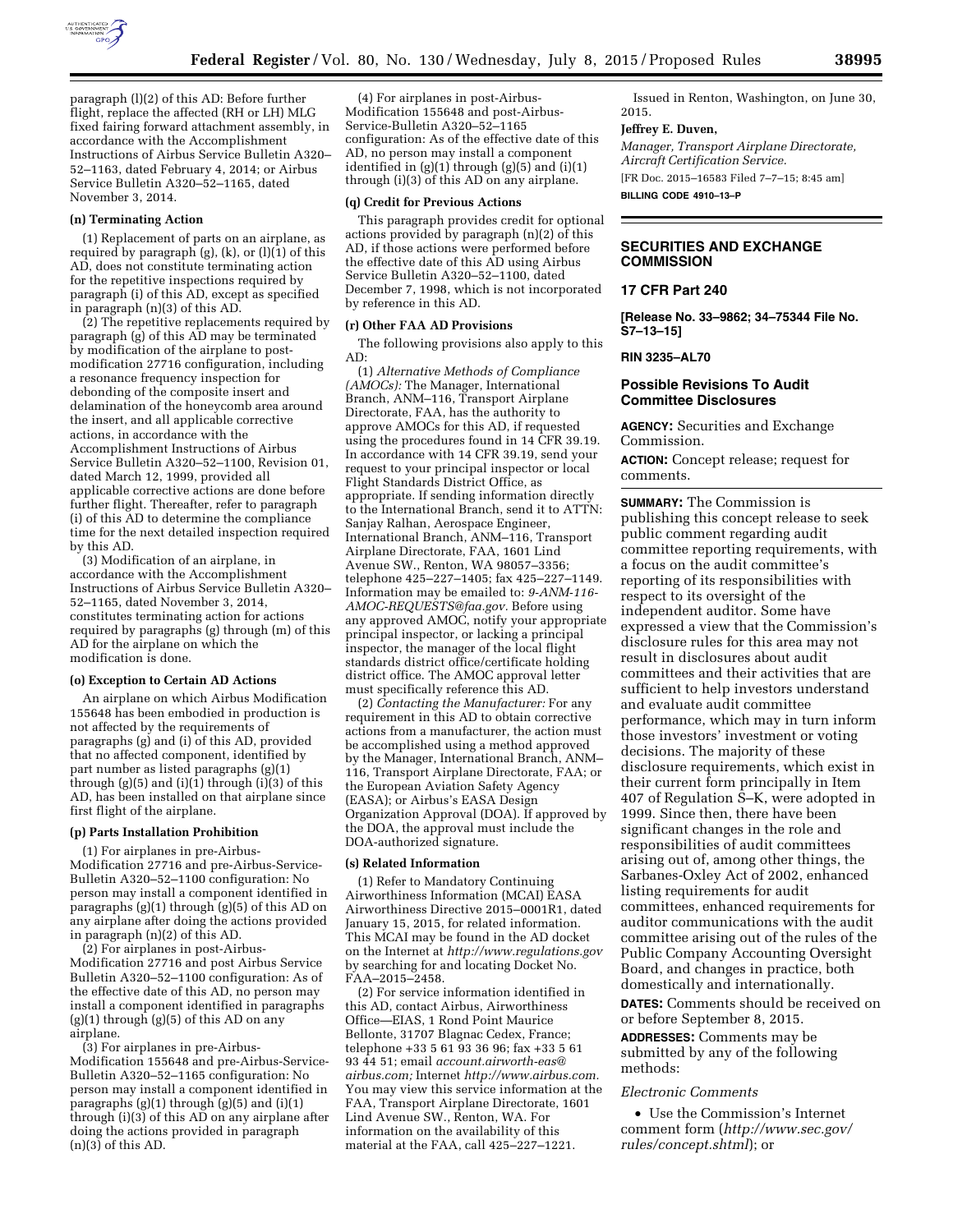• Send an email to *[rule-comments@](mailto:rule-comments@sec.gov) [sec.gov.](mailto:rule-comments@sec.gov)* Please include File Number S7– 13–15 on the subject line; or

• Use the Federal eRulemaking Portal (*<http://www.regulations.gov>*). Follow the instructions for submitting comments.

## *Paper Comments*

• Send paper comments to Secretary, Securities and Exchange Commission, 100 F Street NE., Washington, DC 20549–1090.

All submissions should refer to File Number S7–13–15. This file number should be included on the subject line if email is used. To help us process and review your comments more efficiently, please use only one method. The Commission will post all comments on the Commission's Web site (*[http://](http://www.sec.gov/rules/concept.shtml) [www.sec.gov/rules/concept.shtml](http://www.sec.gov/rules/concept.shtml)*). Comments also are available for Web site viewing and printing in the Commission's Public Reference Room, 100 F Street NE., Washington, DC 20549, on official business days between the hours of 10:00 a.m. and 3:00 p.m. All comments received will be posted without change; we do not edit personal identifying information from submissions. You should submit only information that you wish to make publicly available.

**FOR FURTHER INFORMATION CONTACT:** Duc Dang, Special Counsel at (202) 551– 3386; Jennifer McGowan, Professional Accounting Fellow, at (202) 551–8736; Kevin Stout, Senior Associate Chief Accountant, at (202) 551–5930, Office of the Chief Accountant; or Lindsay McCord, Associate Chief Accountant, at (202) 551–3417, Division of Corporation Finance, Securities and Exchange Commission, 100 F Street NE., Washington, DC 20549.

## **Table of Contents**

I. Introduction

- II. Background
- A. The Importance of Audit Committees B. The Impact of the Sarbanes-Oxley Act of
- 2002 and SRO Listing Standards on Audit Committees
- III. Current Audit Committee Disclosure Requirements
	- A. Audit Committee Report and Other Disclosures About the Audit Committee
	- B. Disclosure Requirements Regarding Preapproval of Services and Auditor Fees
	- C. Disclosure Requirements Regarding Proposal To Ratify Selection of Independent Auditors
- IV. Reasons To Seek Comment on the Audit Committee Reporting Requirements
	- A. Public Discussion of the Need for Updated Audit Committee Reporting
	- B. Divergence in Current Audit Committee Reporting Practice
	- C. PCAOB Standard-Setting Projects
- D. Initiatives in Other Jurisdictions To Enhance Audit Committee Reporting
- E. References to PCAOB Auditing Standards
- V. Focus on Audit Committee Oversight of the Auditor
- VI. Potential Changes to Disclosures A. Audit Committee's Oversight of the Auditor
	- 1. Additional Information Regarding the Communications Between the Audit Committee and the Auditor
	- 2. The Frequency With Which the Audit Committee Met With the Auditor
	- 3. Review of and Discussion About the Auditor's Internal Quality Review and Most Recent PCAOB Inspection Report
	- 4. Whether and How the Audit Committee Assesses, Promotes and Reinforces the Auditor's Objectivity and Professional Skepticism
	- B. Audit Committee's Process for Appointing or Retaining the Auditor
	- 1. How the Audit Committee Assessed the Auditor, Including the Auditor's Independence, Objectivity and Audit Quality, and the Audit Committee's Rationale for Selecting or Retaining the Auditor
	- 2. If the Audit Committee Sought Requests for Proposal for the Independent Audit, the Process the Committee Undertook To Seek Such Proposals and the Factors They Considered in Selecting the Auditor
	- 3. The Board of Directors' Policy, if any, for an Annual Shareholder Vote on the Selection of the Auditor, and the Audit Committee's Consideration of the Voting Results in its Evaluation and Selection of the Audit Firm
	- C. Qualifications of the Audit Firm and Certain Members of the Engagement Team Selected By the Audit Committee
	- 1. Disclosures of Certain Individuals on the Engagement Team
	- 2. Audit Committee Input in Selecting the Engagement Partner
	- 3. The Number of Years the Auditor has Audited the Company
	- 4. Other Firms Involved in the Audit
	- D. Location of Audit Committee
	- Disclosures in Commission Filings E. Smaller Reporting Companies and
- Emerging Growth Companies VII. Additional Request for Comment
- Regarding Audit Committee Disclosures

## **I. Introduction**

The Commission has a long history of promoting effective and independent audit committees. The role and responsibilities of audit committees related to oversight of the independent auditor have evolved due to changes in both the securities laws and the national securities exchanges' listing requirements related to audit committees. Today, the audit committee of a listed issuer is directly responsible for the appointment, compensation, retention and oversight of the work of any registered public accounting firm engaged for the purpose of preparing or

issuing an audit report or performing other audit, review or attest services for the issuer, and the independent auditor reports directly to the audit committee.1 In addition, in connection with these oversight responsibilities, the audit committee has ultimate authority to approve all audit engagement fees and terms 2 and is responsible for resolving disagreements between management and the auditor regarding financial reporting.3

Requirements for the audit committee's reporting to shareholders are principally contained in Item 407 of Regulation S–K,4 which have not changed substantively since 1999. As a result, some have expressed a view that the Commission's disclosure rules do not provide investors with sufficient useful information regarding the role of and responsibilities carried out by the audit committee in public companies.5 The audit committee has a vital role in oversight of auditors, and the independent audits performed by those auditors have long been recognized as important to credible and reliable financial reporting and the functioning of our capital markets.6 The reporting of additional information by the audit committee with respect to its oversight of the auditor may provide useful information to investors as they evaluate the audit committee's performance in

2*See* Release No. 34–47654, *Standards Relating to Listed Company Audit Committees* (Apr. 9, 2003) [68 FR 18788].

- 3*See* Section 10A(m)(2) of the Exchange Act. 4 17 CFR 229.407
- 5*See* Audit Committee Collaboration, ''Enhancing the Audit Committee Report, A Call to Action, (Nov. 20, 2013), available at *[http://www.thecaq.org/](http://www.thecaq.org/reports-and-publications/enhancing-the-audit-committee-report-a-call-to-action) [reports-and-publications/enhancing-the-audit](http://www.thecaq.org/reports-and-publications/enhancing-the-audit-committee-report-a-call-to-action)[committee-report-a-call-to-action](http://www.thecaq.org/reports-and-publications/enhancing-the-audit-committee-report-a-call-to-action)* (''A Call to Action''). This collaboration consisted of the following organizations: The National Association of Corporate Directors, Corporate Board Member/ NYSE Euronext, Tapestry Networks, the Directors' Council, the Association of Audit Committee
- Members, Inc., and the Center for Audit Quality (''CAQ'').

6*See* Release No. 33–8177, *Disclosure Required by Sections 406 and 407 of the Sarbanes-Oxley Act of 2002* (Jan. 23, 2003) [68 FR 5110] (acknowledging the audit committee's vital role in financial reporting, public disclosure, and corporate governance); and Release No. 34–14970, *Proposed Rules Relating to Shareholder Communications, Shareholder Participation in the Corporate Electoral Process and Corporate Governance Generally,* (Jul. 18, 1978) [43FR 31945] (citing Report to Congress on the Accounting Profession and the Commission's Oversight Role, Jul. 5, 1978).

<sup>1</sup>*See* Section 10A(m) of the Securities Exchange Act of 1934 (the ''Exchange Act'') [15 U.S.C. 78j– 1(m)]. As noted in Section II.B., audit committees of listed issuers also have responsibilities with respect to the receipt, retention, and treatment of complaints regarding accounting, internal accounting controls, or auditing matters, including procedures for the confidential, anonymous submission by employees of the issuer of concerns regarding questionable accounting or auditing matters.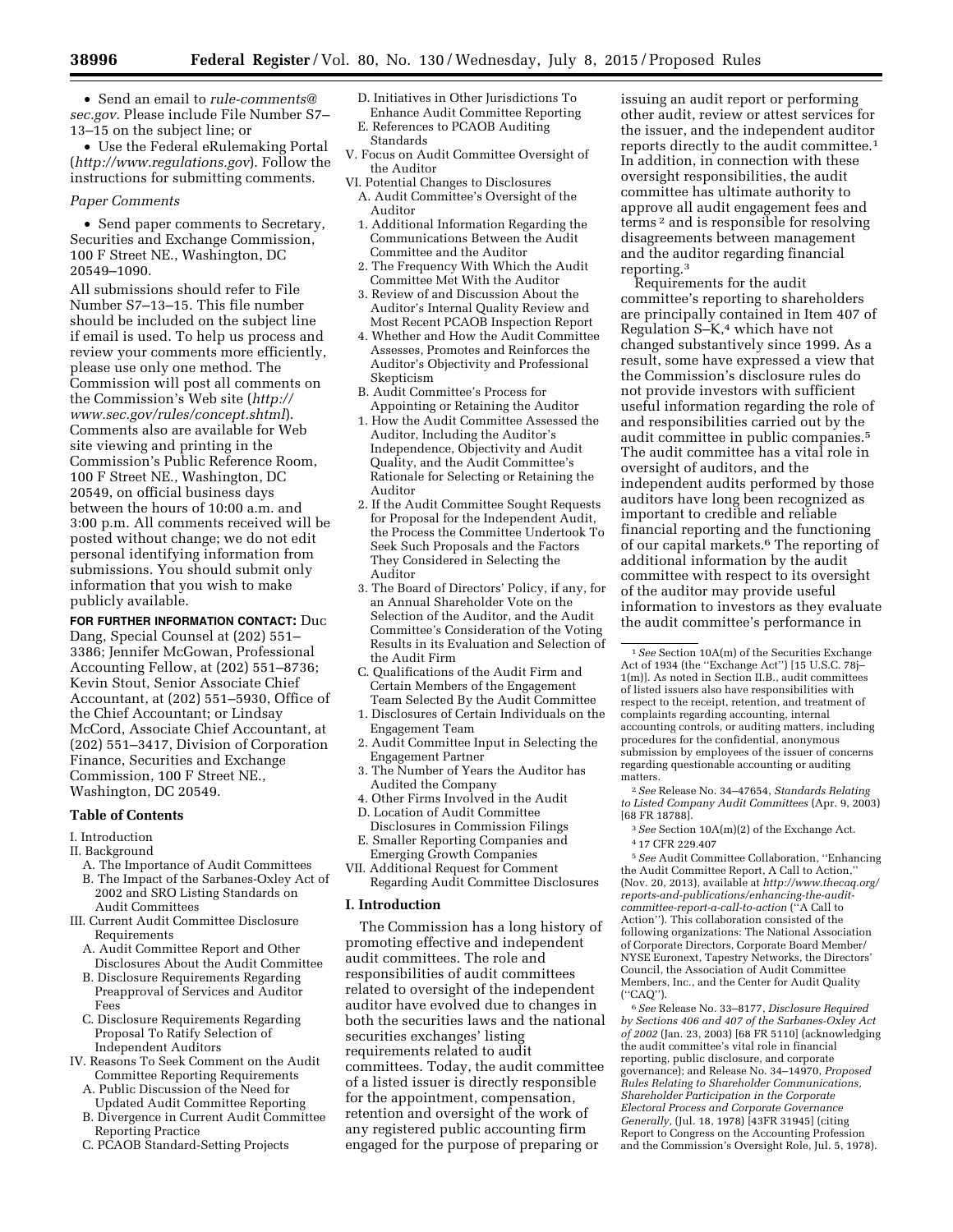connection with, among other things, their vote for or against directors who are members of the audit committee, the ratification of the auditor, or their investment decisions.

Through this Concept Release, the Commission seeks public comment regarding the audit committee's reporting requirements, with a focus on the audit committee's reporting of its responsibilities and activities with respect to its oversight of the independent auditor. This concept release is focused on the audit committee and auditor relationship, but commenters may also provide views on other aspects of audit committee disclosures, such as those related to roles and responsibilities, audit committee qualifications, oversight of financial reporting, or oversight of internal control over financial reporting.

## **II. Background**

## *A. The Importance of Audit Committees*

The audit committee plays an important role in protecting the interests of investors by assisting the board of directors in fulfilling its responsibility to oversee the integrity of a company's accounting and financial reporting processes and both internal and external audits. Since as early as 1940, the Commission, along with the auditing and corporate communities, has had a continuing interest in promoting effective and independent audit committees.7 Largely with the Commission's encouragement,<sup>8</sup> the national securities exchanges and national securities associations (selfregulatory organizations or ''SROs'') first adopted audit committee requirements in the 1970s.9 Since that time, there has been support for strong, independent audit committees, including from the National Commission on Fraudulent

8For example, in 1972, the Commission recommended that companies establish audit committees composed of outside directors. *See* ASR No. 123 (Mar. 23, 1972). In 1974 and 1978, the Commission adopted rules requiring disclosures about audit committees. *See* Release No. 34–11147, *Notice of Amendments to Require Increased Disclosure of Relationships Between Registrants and Their Independent Public Accountants* (Dec. 20, 1974) and Release No. 34–15384, *Shareholder Communications, Shareholder Participation in Corporate Electoral Process and Corporate Governance Generally* (Dec. 6, 1978).

9*See, e.g.,* Release No. 34–13346, *In the Matter of New York Stock Exchange, Inc.* (Mar. 9, 1977) [42 FR 14793] (Commission order approving NYSE rule change related to the audit committee).

Financial Reporting, also known as the Treadway Commission,10 the General Accounting Office,<sup>11</sup> and others.<sup>12</sup>

In 1998, the New York Stock Exchange (the ''NYSE'') and the National Association of Securities Dealers (the ''NASD'') sponsored the Blue Ribbon Committee on Improving the Effectiveness of Corporate Audit Committees (the ''Blue Ribbon Committee''). In its 1999 report, the Blue Ribbon Committee recognized the importance of audit committees and issued ten recommendations to improve their effectiveness.13 In response to these recommendations, the NYSE and the NASD, among others, revised their listing standards relating to audit committees,14 and the Commission adopted new rules requiring disclosure relating to the functioning, governance and independence of corporate audit committees.15

Academic literature suggests that strong corporate governance, including the composition and actions of the audit committee, has a positive effect on the

11*See e.g.,* U.S. General Accounting Office (now Government Accountability Office), ''CPA Audit Quality: Status of Actions Taken to Improve Auditing and Financial Reporting of Public Companies,'' at 5 (GAO/AFMD–89–38, March 1989). The report is available at *[http://](http://www.gao.gov/products/AFMD-89-38) [www.gao.gov/products/AFMD-89-38.](http://www.gao.gov/products/AFMD-89-38)* 

12*See, e.g.,* Preliminary Report of the American Bar Association Task Force on Corporate Responsibility (July 16, 2002) reprinted in 58 Bus. Law. 189 (2002).

13*See* Blue Ribbon Committee on Improving the Effectiveness of Corporate Audit Committees, *Report and Recommendations of the Blue Ribbon Committee on Improving the Effectiveness of Corporate Audit Committees,* 54 **The Business Lawyer**, 1067 (1999).

14*See, e.g.,* Release No. 34–42231, *Order Approving Proposed Rule Change by the National Association of Securities Dealers, Inc. Amending Its Audit Committee Requirements* (Dec. 14, 1999) [64 FR 71523]; Release No. 34–42233, *Order Approving Proposed Rule Change by the New York Stock Exchange, Inc. Amending the Exchange's Audit Committee Requirements* (Dec. 14, 1999) [64 FR 71529]; Release No. 34–42232, *Order Approving Proposed Rule Change by the American Stock Exchange LLC Amending the Exchange's Audit Committee Requirements* (Dec. 14, 1999) [64 FR 71518]; and Release No. 34–43941, *Order Approving a Proposed Rule Change by the Pacific Exchange, Inc. Relating to Audit Committee Requirements for Listed Companies* (Feb. 7, 2001) [66 FR 10545].

15*See* Release No. 34–42266, *Audit Committee Disclosure* (Dec. 22, 1999) [64 FR 73389].

quality of the audit.16 For example, some studies note that audit committee independence is associated with lower incidences of earnings management 17 and internal control problems at those issuers benefitting from independent audit committees,18 while also shielding the external auditor from management's influence.19

# *B. The Impact of the Sarbanes-Oxley Act of 2002 and SRO Listing Standards on Audit Committees*

In the early 2000's, multiple incidences of serious misconduct by corporate executives and independent auditors occurred in the financial markets raising concerns about the integrity and reliability of financial disclosures, and the adequacy of regulation and oversight of the accounting profession. This highlighted the need for strong, competent, and vigilant audit committees. In response, the Sarbanes-Oxley Act of 2002 (the ''Sarbanes-Oxley Act'') was enacted.20 Among other things, the Sarbanes-Oxley Act mandated a number of reforms to enhance corporate responsibility, enhance financial disclosures, and combat corporate and accounting fraud. The Sarbanes-Oxley Act also created a new regulatory and oversight regime for auditors of public companies, including the creation of the Public Company Accounting Oversight Board (the ''PCAOB''), a nonprofit corporation, to oversee the audits of public companies in order to protect the interests of investors and further the public interest in the preparation of informative, accurate, and independent audit

17 Klein, A., *Audit Committee, Board of Director Characteristics, and Earnings Management.*  18 Krishnan, J., *Audit Committee Quality and* 

*Internal Control: An Empirical Analysis.*  19Carcello, J. and Neal, T., *Audit Committee* 

*Composition and Auditor Reporting.* 

20Pub. L. 107–204, 116 Stat. 745 (2002); 15 U.S.C. 7201 *et seq.* 

 $^7\!$  In 1940, the Commission investigated the auditing practices followed by the auditors of McKesson & Robbins, Inc., and the Commission's ensuing report prompted action on auditing procedures by the auditing community. *In the Matter of McKesson & Robbins,* Accounting Series Release (ASR) No. 19, Exchange Act Release No. 2707 (Dec. 5, 1940).

<sup>10</sup>The Treadway Commission was sponsored by the American Institute of Certified Public Accountants, the American Accounting Association, the Financial Executives Institute (now Financial Executives International), the Institute of Internal Auditors and the National Association of Accountants (now Institute of Management Accountants). Collectively, these groups were known as the Committee of Sponsoring Organizations, or COSO. The Treadway Commission's report, the Report of the National Commission on Fraudulent Financial Reporting (October 1987), is available at *[www.coso.org.](http://www.coso.org)* 

<sup>16</sup> Goh, B.W., *Audit Committees, Boards of Directors, and Remediation of Material Weaknesses in Internal Control,* 26 **Contemporary Accounting Research** 549 (2009); and Hoitash and Hoitash, *The Role of Audit Committees in Managing Relationships with External Auditors After SOX: Evidence from the USA,* 24 **Managerial Auditing Journal** 368 (2009). The positive effects of audit committee oversight are also illustrated in studies using data taken prior to the enactment of the Sarbanes-Oxley Act of 2002 when important characteristics such as the composition and actions of the audit committee were less uniform among companies. *See* Klein, A., *Audit Committee, Board of Director Characteristics, and Earnings Management,* 33 **Journal of Accounting and Economics**, 375 (2002); Krishnan, J., *Audit Committee Quality and Internal Control: An Empirical Analysis,* 80 **The Accounting Review**, 649 (2005); and Carcello, J and Neal. T., *Audit Committee Composition and Auditor Reporting,* 75 **The Accounting Review**, 453 (2000).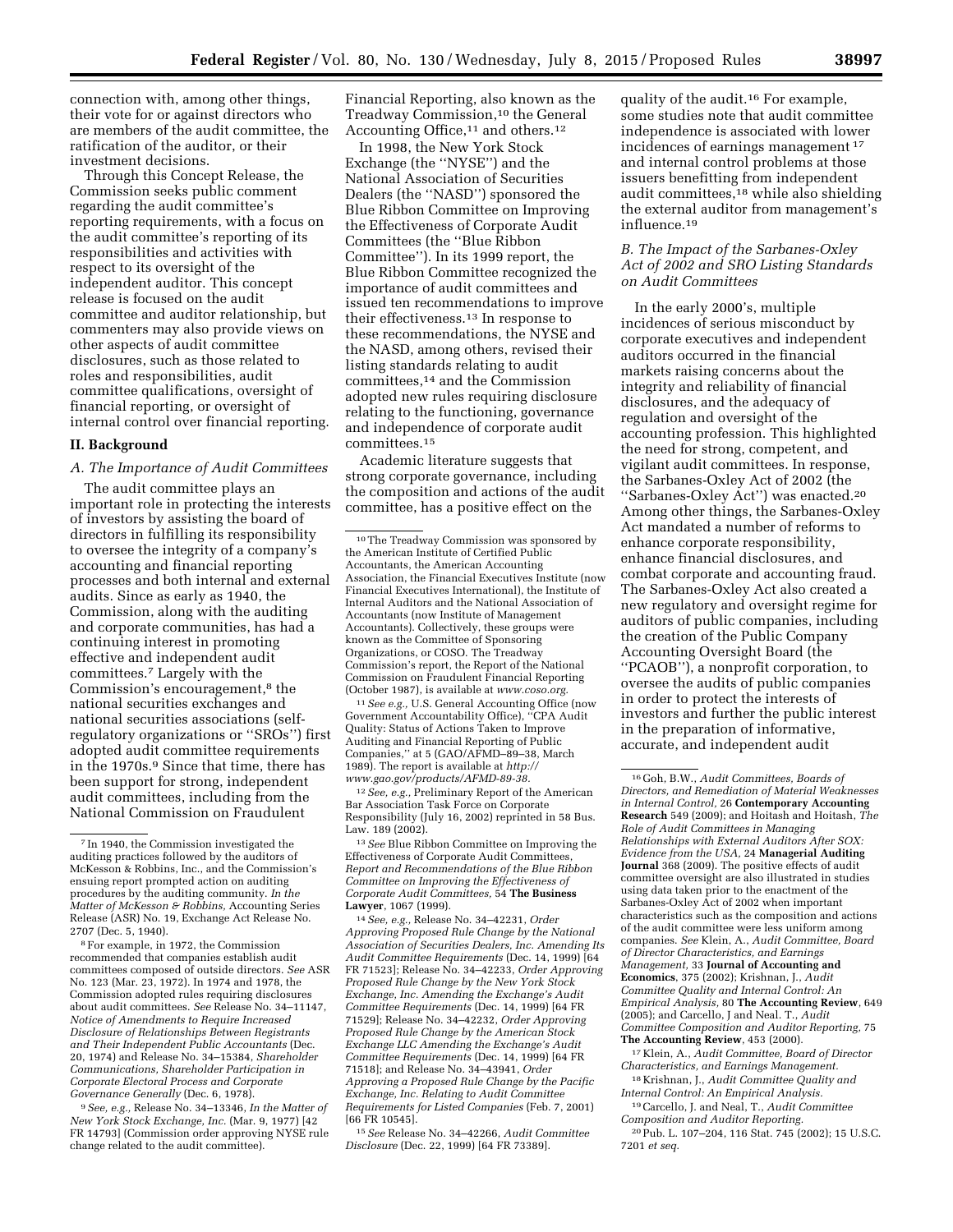reports.21 During this time, the Commission also adopted significant corporate disclosure and financial reporting rules designed to improve the oversight and review processes of public companies related to their financial and other disclosures.22

The Sarbanes-Oxley Act amended the Exchange Act to define an audit committee as ''(A) a committee (or equivalent body) established by and amongst the board of directors of an issuer for the purpose of overseeing the accounting and financial reporting processes of the issuer and audits of the financial statements of the issuer; and (B) if no such committee exists with respect to an issuer, the entire board of directors of the issuer."<sup>23</sup> The Sarbanes-Oxley Act and the Commission's related implementation rules strengthened and expanded the role of the audit committee in overseeing a company's financial reporting process and independent auditor.

For example, Exchange Act Rule 10A– 3,24 which implemented Section 10A(m) of the Exchange Act, mandated that SROs prohibit the listing of any security of an issuer that does not comply with certain requirements, including:

• Each member of the audit committee of the issuer must be independent according to specified criteria;

• the audit committee of each issuer must be directly responsible for the appointment, compensation, retention, and oversight of the work of any registered public accounting firm engaged for the purpose of preparing or issuing an audit report or performing other audit, review, or attest services for the issuer, and each such registered public accounting firm must report directly to the audit committee;

• each audit committee must establish procedures for the receipt, retention, and treatment of complaints

23*See* Section 3(a)(58) of the Exchange Act [15 U.S.C. 78c(a)(58)].

regarding accounting, internal accounting controls, or auditing matters, including procedures for the confidential, anonymous submission by employees of the issuer of concerns regarding questionable accounting or auditing matters;

• each audit committee must have the authority to engage independent counsel and other advisors, as it determines necessary to carry out its duties; and

• each issuer must provide appropriate funding for the audit committee.

The SROs also adopted additional listing requirements related to audit committees and strengthened the independence requirements for audit committee members.25

Also, Item 407(d)(5) of Regulation S– K, which was adopted to implement Section 407 of the Sarbanes-Oxley Act, defines the term ''audit committee financial expert.'' This item requires issuers to disclose whether they have at least one audit committee member that satisfies that definition. The Commission defines an audit committee financial expert as a person who has:

• An understanding of generally accepted accounting principles and financial statements;

• the ability to assess the general application of such principles in connection with the accounting for estimates, accruals and reserves;

• experience preparing, auditing, analyzing or evaluating financial statements that present a breadth and level of complexity of accounting issues that are generally comparable to the breadth and complexity of issues that can reasonably be expected to be raised by the registrant's financial statements, or experience actively supervising one or more persons engaged in such activities;

• an understanding of internal control over financial reporting; and

• an understanding of audit committee functions.26

In addition to the listing requirements related to audit committees, Rule 2–07 of Regulation S–X was adopted to identify specific matters that auditors are required to report to audit committees.27 Rule 2–07 requires public company auditors to report all critical accounting policies and practices, all alternative accounting treatments that have been discussed with management, and any other material written communications between the auditor and management.28

In the adopting release for Rule 2–07, the Commission referred to cautionary advice it issued in December 2001 regarding the disclosure of those accounting policies that management believes are most critical to the preparation of the issuer's financial statements.29 These are often a subset of the accounting policies described in the issuer's financial statements. The cautionary advice indicated that "critical" accounting policies are those that are both most important to the portrayal of the issuer's financial condition and results and require management's most difficult, subjective or complex judgments, often as a result of the need to make estimates about the effect of matters that are inherently uncertain.30 As part of that release, the Commission also advised:

Prior to finalizing and filing annual reports, audit committees should review the selection, application and disclosure of critical accounting policies. Consistent with auditing standards, audit committees should be apprised of the evaluative criteria used by management in their selection of the accounting principles and methods. Proactive discussions between the audit committee and the company's senior

27*See* Release No. 34–47265, *Strengthening the Commission's Requirements Regarding Auditor Independence* (Jan. 28, 2003) [68 FR 6005]; 17 CFR 210.2–07.

28PCAOB standards also require certain auditor communications with audit committees, as discussed in Section IV.E of this Release.

<sup>21</sup>Section 101 of the Sarbanes-Oxley Act.

<sup>22</sup>*See, e.g.,* Release No. 33–8124, *Certification of Disclosure in Companies' Quarterly and Annual Reports* (Aug. 28, 2002) [67 FR 57276]; Release No. 34–47890, *Improper Influence on Conduct of Audits*  (May, 20, 2003) [68 FR 31820]; Release No. 33– 8177, *Disclosure Required by Sections 406 and 407 of the Sarbanes-Oxley Act of 2002* (Jan. 23, 2003) [68 FR 5110]; Release No. 33–8182, *Disclosure in Management's Discussion and Analysis About Off-Balance Sheet Arrangements and Aggregate Contractual Obligations* (Jan. 28, 2003) [68 FR 5982]; Release No. 33–8183, *Strengthening the Commission's Requirements Regarding Auditor Independence* (Jan. 28, 2003) [68 FR 6006]; and Release No. 33–8212, *Certification of Disclosure in Certain Exchange Act Reports* (Mar. 21, 2003) [68 FR 15600].

<sup>24</sup> 17 CFR 240.10A–3.

<sup>25</sup>*See* Release No. 34–48745, *NASD and NYSE Rulemaking: Relating to Corporate Governance*  (Nov. 4, 2003); NYSE Listed Company Manual, Sections 303A.02 and 303A.07(a); and NASDAQ Listing Rules 5605(a)(2) and 5605(c)(2). For example, the NYSE requires audit committees to, among other things: (i) At least annually obtain a report from the independent auditor discussing certain quality control issues and relationships with its client, (ii) meet with management and the independent auditor, as applicable, to discuss the company's annual audited and quarterly unaudited financial statements, its press releases and public earnings guidance, and its risk assessment and management policies, (iii) meet separately, periodically, with management, the internal auditors, and the independent auditors, and (iv) review with the independent auditor any audit problems or difficulties and management's response. *See* NYSE Listed Company Manual, Section 303A.07.

<sup>26</sup> Item 407(d)(5)(ii) of Regulation S–K. Neither the NYSE nor NASDAQ use the term audit committee financial expert. However, both amended their listing standards to clarify that a member that satisfies the definition of an audit committee financial expert would also satisfy their respective listing standards that require at least one audit committee member with accounting or related financial management expertise. *See* Release No. 34–48745.

<sup>29</sup>*See* Release No. 34–47265.

<sup>30</sup>*See* Release No. 33–8040, *Cautionary Advice Regarding Disclosure About Critical Accounting Policies* (Dec. 12, 2001) [66 FR 65013]. *See, also,*  Release No. 33–8350, *Commission Guidance Regarding Management's Discussion and Analysis of Financial Condition and Results of Operations*  (Dec. 19, 2003) [68 FR 75056].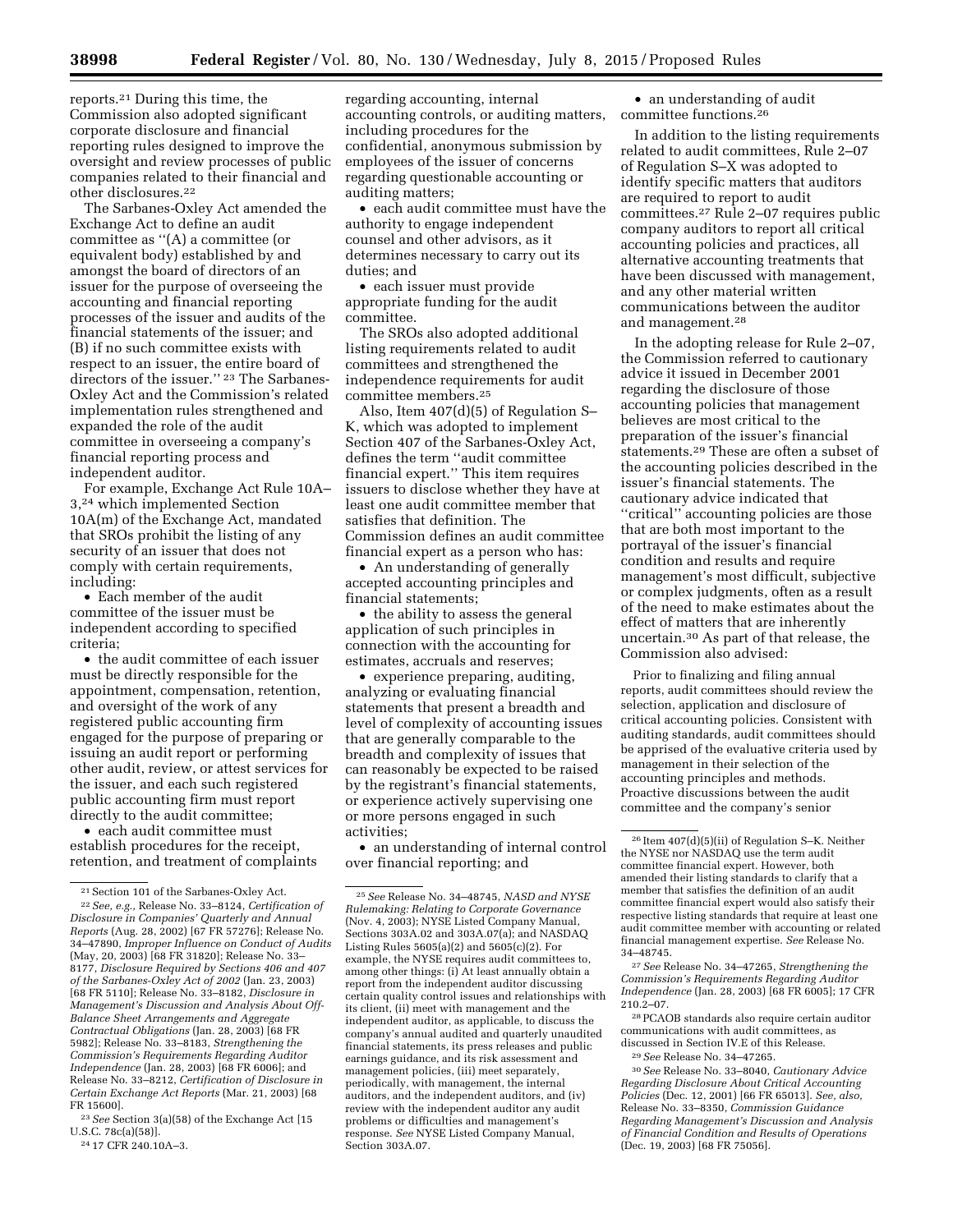management and auditor about critical accounting policies are appropriate.31

The way audit committees execute their oversight of auditors has evolved since the Sarbanes-Oxley Act. For instance, while the PCAOB does not have jurisdiction over audit committees, it collects information through its inspection program that could be useful for audit committees in overseeing their companies' auditors. Among other responsibilities, the PCAOB is required to inspect registered public accounting firms annually (for firms that regularly provide audit reports for more than 100 issuers) or triennially (for firms that regularly provide audit reports for 100 or fewer issuers).32 Consistent with the limitations of the Sarbanes-Oxley Act, the PCAOB makes certain information available publicly, such as public portions of inspection reports, disciplinary sanctions, and information in annual and special reports filed by audit firms. In addition, in part in response to audit committee members' requests, the PCAOB provides information to help audit committees better understand the PCAOB inspection process, including questions they may wish to ask their audit firms to better understand and assess the firm's inspection results and evaluate audit quality.33 The PCAOB also includes an executive summary for its general inspection reports and provides insights within Staff Audit Practice Alerts to further assist audit committee oversight of the auditor.34

# **III. Current Audit Committee Disclosure Requirements**

*A. Audit Committee Report and Other Disclosures About the Audit Committee* 

In 1999, following the recommendations from the Blue Ribbon Committee's report, the Commission adopted new rules to improve disclosure relating to the functioning, governance and independence of audit committees and to enhance the credibility of financial statements of public companies.35 These reporting

requirements for audit committees 36 predate the Sarbanes-Oxley Act and the SRO listing standards, which expanded the role of the audit committee in the financial reporting process.

Disclosure requirements for the audit committee report are contained in Item 407 of Regulation S–K. The disclosure is only required in the proxy or information statement relating to a registrant's annual meeting where directors are elected or chosen by written consents.37 An audit committee is required to make certain statements related to its responsibilities for overseeing financial reporting, internal control, and the audit. These statements include that the audit committee has:

• Reviewed and discussed the audited financial statements with management;

• discussed with the independent auditor the matters required by AU sec. 380, *Communication with Audit Committees;* 

• received the required written communications from the independent accountant concerning independence, as required by the rules of the PCAOB, and has discussed with the independent accountant his or her independence; and

• recommended to the board of directors that the audited financial statements be included in the company's annual report on Form 10–K (or other form of annual report) for the last fiscal year for filing with the Commission.38

The name of each member of the company's audit committee must appear below these required disclosures.

Item 407 also requires disclosure of whether the audit committee members are independent, the number of meetings held, and certain information about member attendance at these meetings, in addition to the following:

• Whether or not the audit committee has a charter; 39

• The circumstances surrounding any appointment of a director to the audit committee who is not independent; 40

• Whether there is a separatelydesignated standing audit committee or a committee performing similar functions, and the identity of each member of such committee; 41 and

• Whether or not the registrant has at least one audit committee financial expert serving on its audit committee.<sup>42</sup>

If the audit committee has a charter, the registrant should either disclose where security holders may access a current copy of the audit committee's charter or include a copy of the charter in an appendix to the registrant's proxy or information statement that is provided to security holders at least once every three fiscal years, or sooner if the charter has been materially amended since the beginning of the registrant's last fiscal year.43

## *B. Disclosure Requirements Regarding Preapproval of Services and Auditor Fees*

The Sarbanes-Oxley Act also enhanced the ability of audit committees to promote auditor independence. Section 202 of the Sarbanes-Oxley Act added Section 10A(i) of the Exchange Act, which gave the audit committee responsibility to preapprove all audit and permissible non-audit services provided by the independent auditor.44 In 2003, the Commission finalized its rules to implement Section 10A(i) of the Exchange Act.45 Under the rules, the audit committee is required to preapprove all permissible non-audit services and all audit, review, or attest engagements required under the securities laws. Additionally, the issuer must provide disclosure of the audit committee's preapproval policies and procedures in proxy statements related to the election of directors or the ratification of the independent public accountant.46

Concurrently, the Commission adopted rules that changed both the types of fees paid to the independent auditor that must be described and the number of years for which the disclosures must be provided.47 As a result, an issuer is required to disclose the fees paid to its independent auditor for each of the two most recent fiscal years, separated into the following four categories: (1) Audit Fees, (2) Audit-Related Fees, (3) Tax Fees, and (4) All Other Fees.48 Additionally, registrants are required to describe the nature of the services provided that are categorized as Audit-Related Fees and All Other Fees. The registrant is also required to

45*See* Release No. 34–47265. 46*See* Item 9(e)(5) of Schedule 14A [17 CFR

<sup>31</sup>Release No. 33–8040.

<sup>32</sup>Section 104 of the Sarbanes-Oxley Act.

<sup>33</sup>*See [http://pcaobus.org/Inspections/](http://pcaobus.org/Inspections/Documents/Inspection_Information_for_Audit_Committees.pdf) [Documents/Inspection](http://pcaobus.org/Inspections/Documents/Inspection_Information_for_Audit_Committees.pdf)*\_*Information*\_*for*\_*Audit*\_ *[Committees.pdf.](http://pcaobus.org/Inspections/Documents/Inspection_Information_for_Audit_Committees.pdf)* 

<sup>34</sup>*See, e.g. [http://pcaobus.org/Inspections/](http://pcaobus.org/Inspections/Documents/Executive_Summary_02252013_Release_2013_001.pdf) [Documents/Executive](http://pcaobus.org/Inspections/Documents/Executive_Summary_02252013_Release_2013_001.pdf)*\_*Summary*\_*02252013*\_ *Release*\_*2013*\_*[001.pdf,](http://pcaobus.org/Inspections/Documents/Executive_Summary_02252013_Release_2013_001.pdf) http://pcaobus.org/ Standards/QandA/10-24-2013*\_*SAPA*\_*11.pdf* at 36 and *[http://pcaobus.org/Standards/QandA/9-9-14](http://pcaobus.org/Standards/QandA/9-9-14_SAPA_12.pdf)*\_ *SAPA*\_*[12.pdf](http://pcaobus.org/Standards/QandA/9-9-14_SAPA_12.pdf)* at page 33.

<sup>35</sup>*See, e.g.,* Release No. 34–42266 (stating that additional disclosures about a company's audit committee and its interaction with the company's auditors and management will promote investor confidence in the integrity of the financial reporting process).

<sup>36</sup>Audit committee reports are currently reported by issuers pursuant to the disclosure requirements of Regulation S–K and closed-end investment companies through the proxy statement requirements of Item 22(b)(16) of Schedule 14A.

<sup>37</sup>*See* Instruction 3 to Item 407(d) of Regulation S–K.

<sup>38</sup>*See* Item 407(d)(3) of Regulation S–K. 39*See* Item 407(d)(1) of Regulation S–K. 40*See* Item 407(d)(2) of Regulation S–K.

<sup>41</sup>*See* Item 407(d)(4) of Regulation S–K.

<sup>42</sup>*See* Item 407(d)(5) of Regulation S–K.

<sup>43</sup>*See* Item 407(d)(1) of Regulation S–K. 44Section 202 of the Sarbanes-Oxley Act; 15

U.S.C. 78j–1(i)(1)(A).

<sup>240.14</sup>a–101]. 47*See* Release No. 34–47265.

<sup>48</sup>*See* Item 9(e) of Schedule 14A.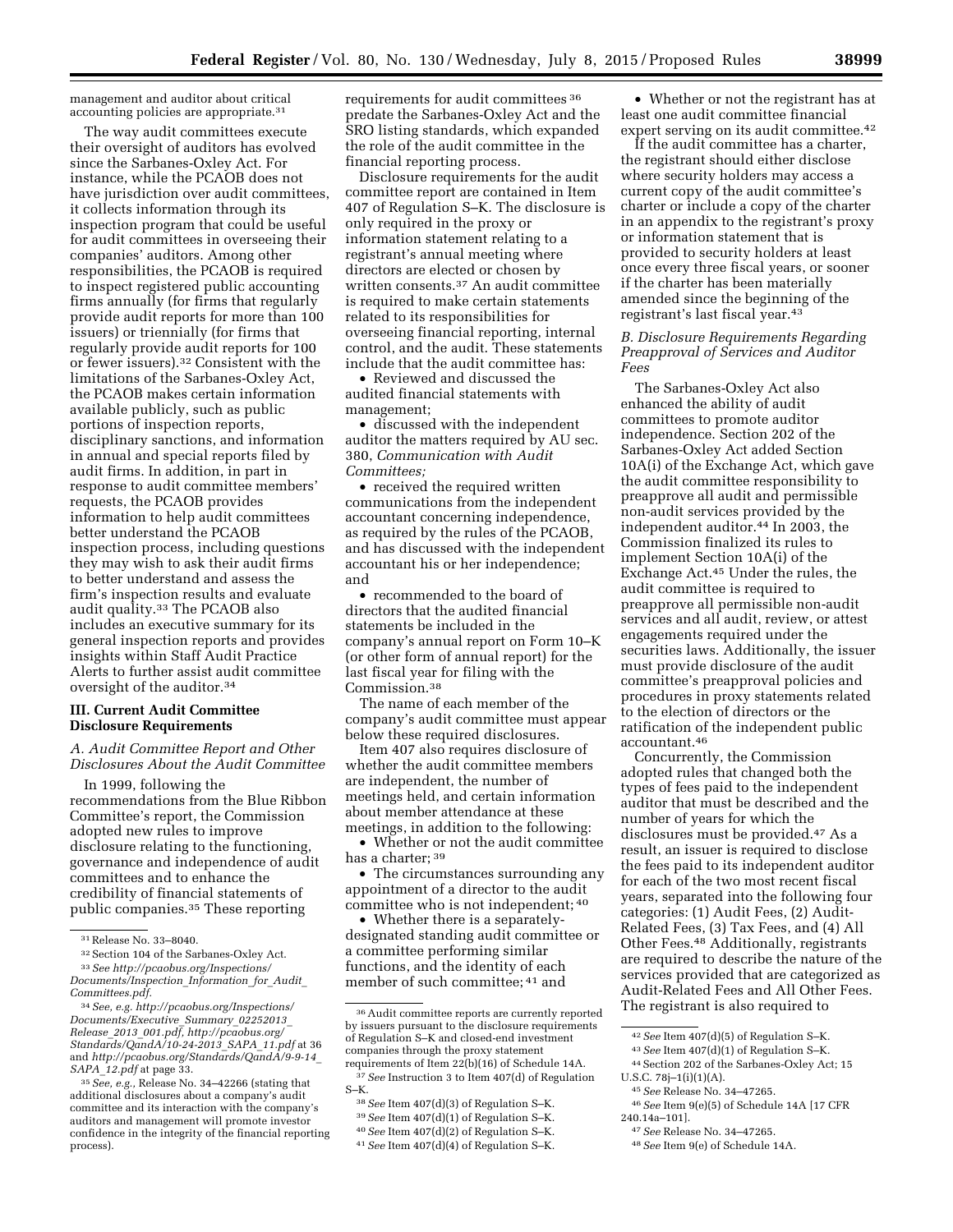disclose the percentage of services in the Audit-Related Fees, Tax Fees, and All Other Fees captions that were approved by the audit committee pursuant to its preapproval policies and procedures.49

# *C. Disclosure Requirements Regarding Proposal To Ratify Selection of Independent Auditors*

While the audit committees of listed issuers are required to appoint the issuer's auditors, many issuers solicit the approval or ratification of the independent auditors from shareholders.50 If such a proposal is solicited, the issuer must provide the information required by Item 9 of Schedule 14A. Specifically, in addition to the fee information and preapproval policies noted above, shareholders of listed issuers must receive disclosure of the following:

• The name of the auditor selected or being recommended for the current year;

• the auditor for the most recently completed fiscal year, if different from the one subject to the ratification;

• whether a representative from the auditor's firm will be present at the meeting, will have the opportunity to make a statement, and be available to respond to questions; and

• information regarding dismissed or resigned auditors as required by Item 304(a) of Regulation S–K.51

The rules do not require issuers to provide information about the audit committee's process and reasons that lead to the selection of the independent auditor subject to the ratification solicitation.

## **IV. Reasons To Seek Comment on the Audit Committee Reporting Requirements**

While current audit committee reporting requirements provide information about the role of the audit committee with respect to its oversight of the auditor, these disclosures do not describe how the audit committee

51 Item 9 of Schedule 14A (referring to Item 304(a) of Regulation S–K [17 CFR 229.304(a)]).

executes its responsibilities. The ways in which an audit committee discharges its responsibilities can be influenced by its composition and the environment in which it operates. As discussed below, the fact that a significant number of audit committees voluntarily provide information beyond the disclosures required by our current rules raises a question of whether there may be market demand for such information.52 Similarly, during a series of roundtables attended by audit committee members from various jurisdictions, participants stated that investors and other stakeholders have requested greater transparency about audit committee activities.53 However, there appears to be limited research as to why some companies provide voluntary disclosure regarding audit committee activities and whether and how such additional information impacts investors' investment or voting decisions. For instance, variability in the nature and extent of current voluntary disclosures could, to some extent, be the result of tailoring the disclosures to a company's facts and circumstances.

Providing additional disclosure about the audit committee's oversight of the independent auditor could further inform investors about the oversight process and provide them with useful context for audit committee decisions. It may also enable investors to differentiate between companies based on the quality of audit committee oversight, and determine whether such differences in quality of oversight may contribute to differences in performance or quality of financial reporting among companies. Therefore, the Commission is seeking feedback to better understand whether additional audit committee reporting requirements related to oversight of the auditor would be useful to investors and if so, what information would be useful.54

53*See* Federation of European Accountants, the Institute of Chartered Accountants Australia and the CAQ, ''Global Observations on the Role of the Audit Committee,'' (May 13, 2013), available at *[http://www.thecaq.org/docs/reports-and](http://www.thecaq.org/docs/reports-and-publications/globalobservationsontheroleoftheauditcommittee.pdf?sfvrsn=2)[publications/globalobservationsontheroleofthe](http://www.thecaq.org/docs/reports-and-publications/globalobservationsontheroleoftheauditcommittee.pdf?sfvrsn=2) [auditcommittee.pdf?sfvrsn=2](http://www.thecaq.org/docs/reports-and-publications/globalobservationsontheroleoftheauditcommittee.pdf?sfvrsn=2)* (''Global Observations'').

54For example, an academic paper indicates that events that negatively impact the image of a

# *A. Public Discussion of the Need for Updated Audit Committee Reporting*

Investors, organizations representing audit committee members, and auditors are among those that have expressed the need for audit committees to evaluate their disclosures and consider whether improvements can be made to provide investors with relevant information that more transparently conveys the oversight responsibilities performed by the audit committee relative to an issuer's auditor. For example, a group of corporate governance and policy organizations has expressed the view that public company audit committee reporting can and should be strengthened.55 At a meeting in June of 2013, several delegates from the Audit Committee Chair Advisory Council acknowledged that ''[f]rankly, we don't do a good job of communicating what we do. The public doesn't see all the work we do, quarter after quarter.'' 56

Investors have also increased their focus on the activities and transparency of audit committees, including those activities related to enhancing audit quality through oversight of the independent auditor. Some investors have sought greater disclosure from audit committees of a number of public companies about matters such as the responsibility of the audit committee for the appointment, compensation, and oversight of the external auditor; audit firm tenure; audit firm fee determinations; and audit committee involvement in the selection of the audit engagement partner.57 Institutional investor groups have called for additional audit committee disclosures as part of their published ''good corporate governance policies.'' 58

<sup>55</sup> *See* A Call to Action *supra* note 2.<br><sup>56</sup> *Id.* at 7, (quoting National Association of Corporate Directors (''NACD'') Summary of Proceedings, Audit Committee Chair Advisory Council, at 6 (June 19, 2013), available at *[http://](http://www.nacdonline.org/Resources/Article.cfm?ItemNumber=7284) [www.nacdonline.org/Resources/Article.cfm?](http://www.nacdonline.org/Resources/Article.cfm?ItemNumber=7284) [ItemNumber=7284](http://www.nacdonline.org/Resources/Article.cfm?ItemNumber=7284)*). The Audit Committee Chair Advisory Council is a group of audit committee chairs, shareholder representatives, regulators and other stakeholders that discuss ways to improve communications between corporations and stakeholders, improve audit committee practices, and give voice to audit committee members.

57*See* A Call to Action at 6 (describing investors' increasing interest and focus on the audit committee).

58*See, e.g.,* Council of Institutional Investors, Policies on Corporate Governance, Section 2.13 (updated Sept. 27, 2013), available at *[http://](http://www.cii.org/corp_gov_policies#BOD) [www.cii.org/corp](http://www.cii.org/corp_gov_policies#BOD)*\_*gov*\_*policies#BOD.* 

<sup>49</sup> *Id.* 

<sup>50</sup>*See* Ernst & Young, ''Audit Committee Reporting to Shareholders: Going Beyond the Minimum,'' (Feb. 2013), available at *[http://](http://www.ey.com/Publication/vwLUAssets/Audit_committee_reporting_to_shareholders%3A_going_beyond_the_minimum/%24FILE/Audit_committee_reporting_CF0039.pdf) [www.ey.com/Publication/vwLUAssets/Audit](http://www.ey.com/Publication/vwLUAssets/Audit_committee_reporting_to_shareholders%3A_going_beyond_the_minimum/%24FILE/Audit_committee_reporting_CF0039.pdf)*\_ *committee*\_*reporting*\_*to*\_*[shareholders%3A](http://www.ey.com/Publication/vwLUAssets/Audit_committee_reporting_to_shareholders%3A_going_beyond_the_minimum/%24FILE/Audit_committee_reporting_CF0039.pdf)*\_*going*\_ *beyond*\_*the*\_*[minimum/%24FILE/Audit](http://www.ey.com/Publication/vwLUAssets/Audit_committee_reporting_to_shareholders%3A_going_beyond_the_minimum/%24FILE/Audit_committee_reporting_CF0039.pdf)*\_*committee*\_ *reporting*\_*[CF0039.pdf](http://www.ey.com/Publication/vwLUAssets/Audit_committee_reporting_to_shareholders%3A_going_beyond_the_minimum/%24FILE/Audit_committee_reporting_CF0039.pdf)* (noting that more than 90 percent of Fortune 100 companies seek annual shareholder ratification of the auditor chosen by the audit committee); Ernst & Young, ''Let's Talk: Governance—Audit Committee Reporting to Shareholders 2014 Proxy Season Update,'' (Aug. 2014), available at *[http://www.ey.com/Publication/](http://www.ey.com/Publication/vwLUAssets/ey-lets-talk-governance-august-2014/$FILE/ey-lets-talk-governance-august-2014.pdf)  [vwLUAssets/ey-lets-talk-governance-august-2014/](http://www.ey.com/Publication/vwLUAssets/ey-lets-talk-governance-august-2014/$FILE/ey-lets-talk-governance-august-2014.pdf) [\\$FILE/ey-lets-talk-governance-august-2014.pdf.](http://www.ey.com/Publication/vwLUAssets/ey-lets-talk-governance-august-2014/$FILE/ey-lets-talk-governance-august-2014.pdf)* 

<sup>52</sup>*See* CAQ and Audit Analytics, ''2014 Audit Committee Transparency Barometer,'' (Dec. 2, 2014), available at *[http://www.thecaq.org/docs/](http://www.thecaq.org/docs/reports-and-publications/2014-audit-committee-transparency-barometer.pdf?sfvrsn=2) [reports-and-publications/2014-audit-committee](http://www.thecaq.org/docs/reports-and-publications/2014-audit-committee-transparency-barometer.pdf?sfvrsn=2)[transparency-barometer.pdf?sfvrsn=2](http://www.thecaq.org/docs/reports-and-publications/2014-audit-committee-transparency-barometer.pdf?sfvrsn=2)* (''Audit Committee Transparency Barometer''). In addition, a report based on a 2014 review of proxy disclosures of Fortune 100 companies noted an upward trend in voluntary disclosures by audit committees since 2012. *See also* Ernst & Young, ''Let's Talk: Governance—Audit Committee Reporting to Shareholders 2014 Proxy Season Update,'' (Aug. 2014).

company, such as a reporting failure, have a direct impact on turnover of audit committee members, while negative disclosures alone about audit committee members appear to have limited or mixed impact on member turnover. *See*  Kachelmeier, S. *et al., Why Do Ineffective Audit Committee Members Experience Turnover*? (September 18, 2013), available at *[http://ssrn.com/](http://ssrn.com/abstract=1920850) [abstract=1920850.](http://ssrn.com/abstract=1920850)*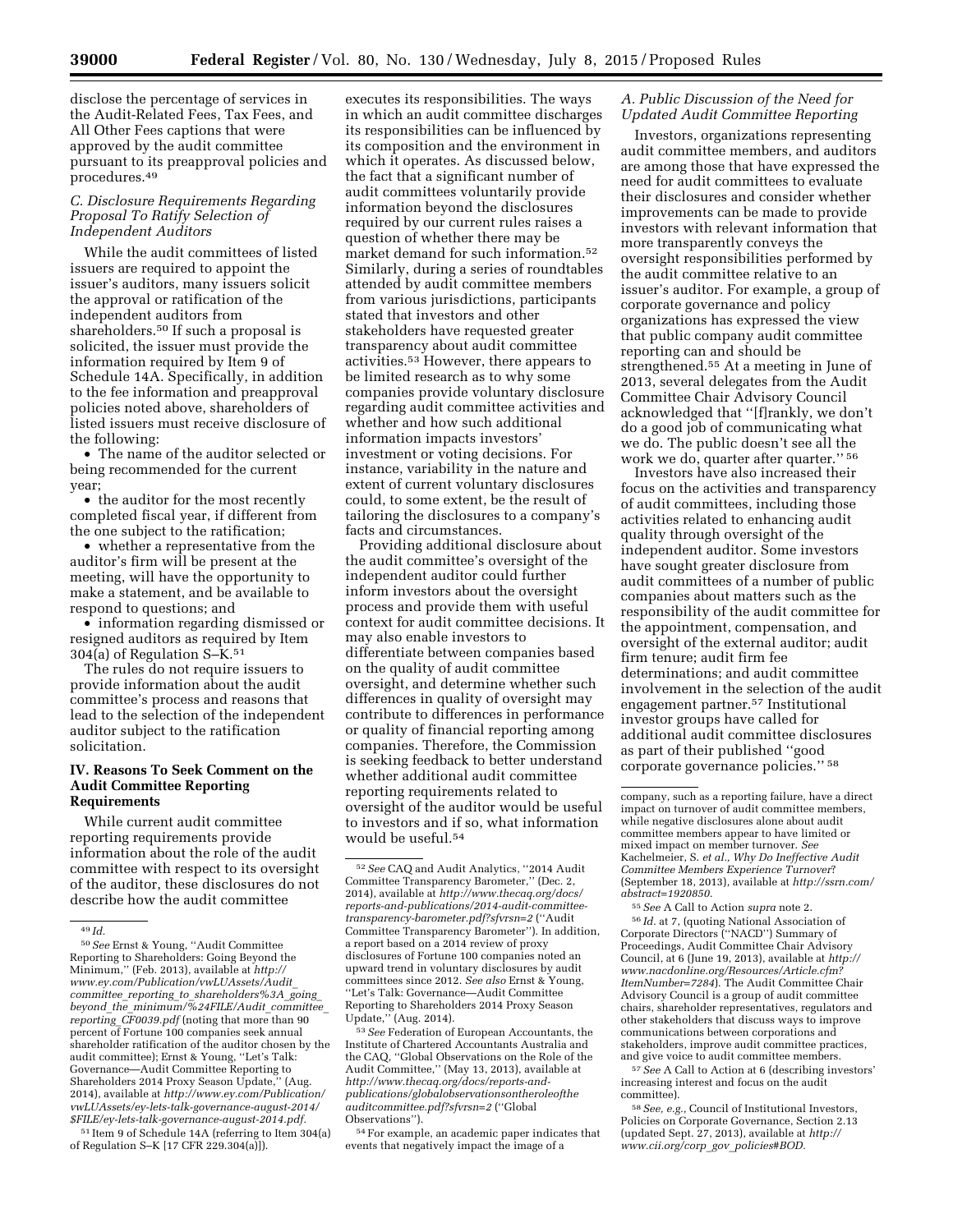Internationally, there appears to be interest in improving the communication coming from audit committees. For example, one of the themes that emerged at a 2013 summit hosted by the members of the Audit Committee Leadership Networks in North America and Europe was the recognition that ''[r]egulators, policymakers, and many investors would benefit from a more robust understanding of what the public company audit committee does and how it oversees the external audit firm and performs its other responsibilities.'' 59

Some audit committee members, however, see additional reporting as possibly contributing to a state of ''disclosure overload.'' 60 Some are also skeptical whether additional reporting would be helpful to ''stakeholders,'' ''in light of a lack of interest in audit committee reporting currently required.'' 61 Others have suggested the need for principles-based reporting to allow for flexibility and to avoid a ''one size fits all'' approach.62 Given these varied views on the usefulness and relevance of audit committee disclosures, the Commission is seeking input on whether and how additional reporting may be useful to investors.

# *B. Divergence in Current Audit Committee Reporting Practice*

Some issuers, including their audit committees, already provide disclosures that go beyond the required disclosures.63 For example, a report by the CAQ and Audit Analytics reviewing the 2014 proxy disclosures of 1,500 Standard & Poor's (''S&P'') composite companies, including the S&P 500 (''S&P 500'') companies, the S&P MidCap 400 (''S&P MidCap'') companies, and the S&P SmallCap 600 (''S&P SmallCap'') companies noted the following:

• 83% of S&P 500, 69% of S&P MidCap, and 58% of S&P SmallCap companies discussed how non-audit services may impact auditor independence;

• 47% of S&P 500, 42% of S&P MidCap, and 50% of S&P SmallCap companies disclosed the length of time an auditor has been engaged;

• 13% of S&P 500, 10% of S&P MidCap, and 8% of S&P SmallCap companies discussed the audit committee's considerations of qualifications, geographic reach, and firm expertise when appointing the auditor;

• 8% of S&P 500, 7% of S&P MidCap, and 15% of S&P SmallCap companies discussed the criteria considered when evaluating the audit firm;

• 3% of S&P 500, 2% of S&P MidCap, and 1% of S&P SmallCap companies disclosed the significant areas addressed with the auditor;

• 13% of S&P 500 and 1% of both S&P MidCap and S&P SmallCap companies included an explicit statement that the audit committee is involved in the selection of the audit engagement partner; and

• 13% of S&P 500, 4% of S&P MidCap and 1% of S&P SmallCap companies discussed audit fees and their connection to audit quality.64

These additional disclosures are voluntary, not consistently provided and may vary among registrants, depending on company characteristics.65 Some audit committees may disclose only what is specifically required, for a variety of reasons, for instance, to avoid legal exposure,<sup>66</sup> to avoid incremental associated efforts of the disclosure process, or because they do not believe such additional information would be useful to investors.

## *C. PCAOB Standard-Setting Projects*

The PCAOB is engaged in standardsetting initiatives that could result in additional information being disclosed related to the auditor and its work. One project has been exploring a requirement that the auditor disclose, in the auditor's report, the name of the engagement partner as well as the names, locations, and extent of

66*See* NACD Summary of Proceedings, Audit Committee Chair Advisory Council, (June 19, 2013).

participation of other independent public accounting firms that took part in the audit and the locations and extent of participation of other persons not employed by the auditor that took part in the audit.<sup>67</sup>

Some investors have indicated that the engagement partner's track record compiled from the disclosure of the partner's name would be relevant in ''overseeing the audit committees and determining how to cast votes on more than two thousand proposals that are presented annually to shareholders on whether to ratify the board's choice of outside auditor.'' 68 Audit firms and other commenters questioned whether the auditor's report is the most appropriate place to provide this information, for example, due to potential liability concerns.69 As a

67*See* PCAOB Release No. 2013–009, *Improving Transparency Through Disclosure of Engagement Partner and Certain Other Participants in Audits*  (Dec. 4, 2013), available at *[http://pcaobus.org/](http://pcaobus.org/Rules/Rulemaking/Pages/Docket029.aspx) [Rules/Rulemaking/Pages/Docket029.aspx.](http://pcaobus.org/Rules/Rulemaking/Pages/Docket029.aspx)* Similar requirements exist in other jurisdictions, including but not limited to, the European Union, United Kingdom, Australia, Sweden, China, and Taiwan. Academic research has supported that, in at least these particular jurisdictions, information about individual audit partners, over and above information about the audit firm, is relevant to financial statement users for both public and private firms. *See* Carcello, J. and C. Li., *Cost and Benefits of Requiring an Engagement Partner Signature: Recent Experience in the United Kingdom,* 88 The Accounting Review, 1511 (2013); Aobdia, D. et al., *Capital Market Consequences of Individual Audit Partners, The Accounting Review*, (forthcoming) available at *[http://papers.ssrn.com/](http://papers.ssrn.com/sol3/papers.cfm?abstract_id=2321333) [sol3/papers.cfm?abstract](http://papers.ssrn.com/sol3/papers.cfm?abstract_id=2321333)*\_*id=2321333* (discussing Taiwan's mandate regarding disclosure of individual audit partners); Knechel, R. et al., *Does the Identity of Engagement Partners Matter? An Analysis of Audit Partner Reporting Decisions,*  Contemporary Accounting Research, (forthcoming) available at *[https://www.caaa.ca/](https://www.caaa.ca/_files/file.php?fileid=filerSDAxJgThx&filename=file_Knechel__Vanstraelen__Zerni__Does_the_Identity_of_Engagement_Partners_Matter.pdf)*\_*files/ [file.php?fileid=filerSDAxJgThx&filename=file](https://www.caaa.ca/_files/file.php?fileid=filerSDAxJgThx&filename=file_Knechel__Vanstraelen__Zerni__Does_the_Identity_of_Engagement_Partners_Matter.pdf)*\_ *Knechel*\_\_*[Vanstraelen](https://www.caaa.ca/_files/file.php?fileid=filerSDAxJgThx&filename=file_Knechel__Vanstraelen__Zerni__Does_the_Identity_of_Engagement_Partners_Matter.pdf)*\_\_*Zerni*\_\_*Does*\_*the*\_*Identity*\_ *of*\_*[Engagement](https://www.caaa.ca/_files/file.php?fileid=filerSDAxJgThx&filename=file_Knechel__Vanstraelen__Zerni__Does_the_Identity_of_Engagement_Partners_Matter.pdf)*\_*Partners*\_*Matter.pdf* (discussing Sweden's disclosure requirement); Gul, F.A. et al., *Do Individual Auditors Affect Audit Quality? Evidence From Archival Data,* 88 The Accounting Review, 1993 (2013) (discussing China's disclosure requirement); and The Association of Chartered Certified Accountants and Macquarie University, *The Drivers of Audit Quality: Views From Australian CFOs,* (2014), available at *[http://](http://www.cms.gov/medicare-coverage-database/details/nca-decision-memo.aspx?NCAId=274) [www.accaglobal.com/content/dam/acca/global/](http://www.accaglobal.com/content/dam/acca/global/PDF-technical/audit-publications/pol-tp-daq1(cfo)-drivers-audit-quality.pdf) [PDF-technical/audit-publications/pol-tp-daq1\(cfo\)](http://www.cms.gov/medicare-coverage-database/details/nca-decision-memo.aspx?NCAId=274) [drivers-audit-quality.pdf.](http://www.cms.gov/medicare-coverage-database/details/nca-decision-memo.aspx?NCAId=274)* 

68*See,* Reproposed Rule Comment Letter of the Council of Institutional Investors (Aug. 15, 2014), available at *[http://pcaobus.org/Rules/Rulemaking/](http://pcaobus.org/Rules/Rulemaking/Pages/Docket029Comments.aspx) [Pages/Docket029Comments.aspx.](http://pcaobus.org/Rules/Rulemaking/Pages/Docket029Comments.aspx)* 

69Some commenters voiced the concern, for example, that the PCAOB's December 2013 reproposal on disclosure of the engagement partner and other participants in the audit may lead to the engagement partner and other participants (other independent public accounting firms and other persons not employed by the auditor) being deemed experts for purposes of liability under Section 11 of the Securities Act of 1933 (''Securities Act''). *See, e.g.,* Reproposed Rule Comment Letters of Deloitte & Touche LLP (Feb. 3, 2014),

PricewaterhouseCoopers LLP (Feb 4, 2014), Ernst & Continued

<sup>59</sup>*See* A Call to Action at 7, (citing Tapestry Networks, ViewPoints, Issue 22, p.1 (May 2, 2013), available at *[http://www.tapestrynetworks.com/](http://www.tapestrynetworks.com/initiatives/corporate-governance/global-audit-committee-leadership-networks/upload/Tapestry_EY_ACLS_Summit_View22-May13.pdf) [initiatives/corporate-governance/global-audit](http://www.tapestrynetworks.com/initiatives/corporate-governance/global-audit-committee-leadership-networks/upload/Tapestry_EY_ACLS_Summit_View22-May13.pdf)[committee-leadership-networks/upload/Tapestry](http://www.tapestrynetworks.com/initiatives/corporate-governance/global-audit-committee-leadership-networks/upload/Tapestry_EY_ACLS_Summit_View22-May13.pdf)*\_ *EY*\_*ACLS*\_*Summit*\_*[View22-May13.pdf](http://www.tapestrynetworks.com/initiatives/corporate-governance/global-audit-committee-leadership-networks/upload/Tapestry_EY_ACLS_Summit_View22-May13.pdf)*).

<sup>60</sup>*See* Global Observations at 7; *See also* Center for Capital Markets Competitiveness, Corporate Disclosure Effectiveness: Ensuring a Balanced System that Informs and Protects Investors and Facilitates Capital Formation, (Jul. 28, 2014), available at *[http://](http://www.centerforcapitalmarkets.com/wp-content/uploads/2014/07/CCMC_Disclosure_Reform_Final_7-28-20141.pdf)*

*[www.centerforcapitalmarkets.com/wp-content/](http://www.centerforcapitalmarkets.com/wp-content/uploads/2014/07/CCMC_Disclosure_Reform_Final_7-28-20141.pdf) [uploads/2014/07/CCMC](http://www.centerforcapitalmarkets.com/wp-content/uploads/2014/07/CCMC_Disclosure_Reform_Final_7-28-20141.pdf)*\_*Disclosure*\_*Reform*\_*Final*\_ *[7-28-20141.pdf.](http://www.centerforcapitalmarkets.com/wp-content/uploads/2014/07/CCMC_Disclosure_Reform_Final_7-28-20141.pdf)* 

<sup>61</sup> *Id.* 

<sup>62</sup> *Id.* 

<sup>63</sup>*See, e.g.,* A Call to Action at 7.

<sup>64</sup>*See* Audit Committee Transparency Barometer. 65According to the observations of an accounting firm, variability in reporting may also be the result of, among other things, differences in regulatory and listing requirements across jurisdictions and interest by investors and others for disclosures that go beyond the minimum. *See* Ernst & Young, ''Enhancing audit committee transparency: Themes in audit committee disclosures in Australia, Canada, Singapore, the UK and the US'' (Mar. 2015), available at *[http://www.ey.com/Publication/](http://www.ey.com/Publication/vwLUAssets/EY-Enhanced-audit-committee-transparency-themes-in-audit-committee-disclosures/$FILE/EY-Enhanced-audit-committee-transparency-themes-in-audit-committee-disclosures.pdf)  [vwLUAssets/EY-Enhanced-audit-committee](http://www.ey.com/Publication/vwLUAssets/EY-Enhanced-audit-committee-transparency-themes-in-audit-committee-disclosures/$FILE/EY-Enhanced-audit-committee-transparency-themes-in-audit-committee-disclosures.pdf)[transparency-themes-in-audit-committee](http://www.ey.com/Publication/vwLUAssets/EY-Enhanced-audit-committee-transparency-themes-in-audit-committee-disclosures/$FILE/EY-Enhanced-audit-committee-transparency-themes-in-audit-committee-disclosures.pdf)[disclosures/\\$FILE/EY-Enhanced-audit-committee](http://www.ey.com/Publication/vwLUAssets/EY-Enhanced-audit-committee-transparency-themes-in-audit-committee-disclosures/$FILE/EY-Enhanced-audit-committee-transparency-themes-in-audit-committee-disclosures.pdf)[transparency-themes-in-audit-committee](http://www.ey.com/Publication/vwLUAssets/EY-Enhanced-audit-committee-transparency-themes-in-audit-committee-disclosures/$FILE/EY-Enhanced-audit-committee-transparency-themes-in-audit-committee-disclosures.pdf)[disclosures.pdf.](http://www.ey.com/Publication/vwLUAssets/EY-Enhanced-audit-committee-transparency-themes-in-audit-committee-disclosures/$FILE/EY-Enhanced-audit-committee-transparency-themes-in-audit-committee-disclosures.pdf)*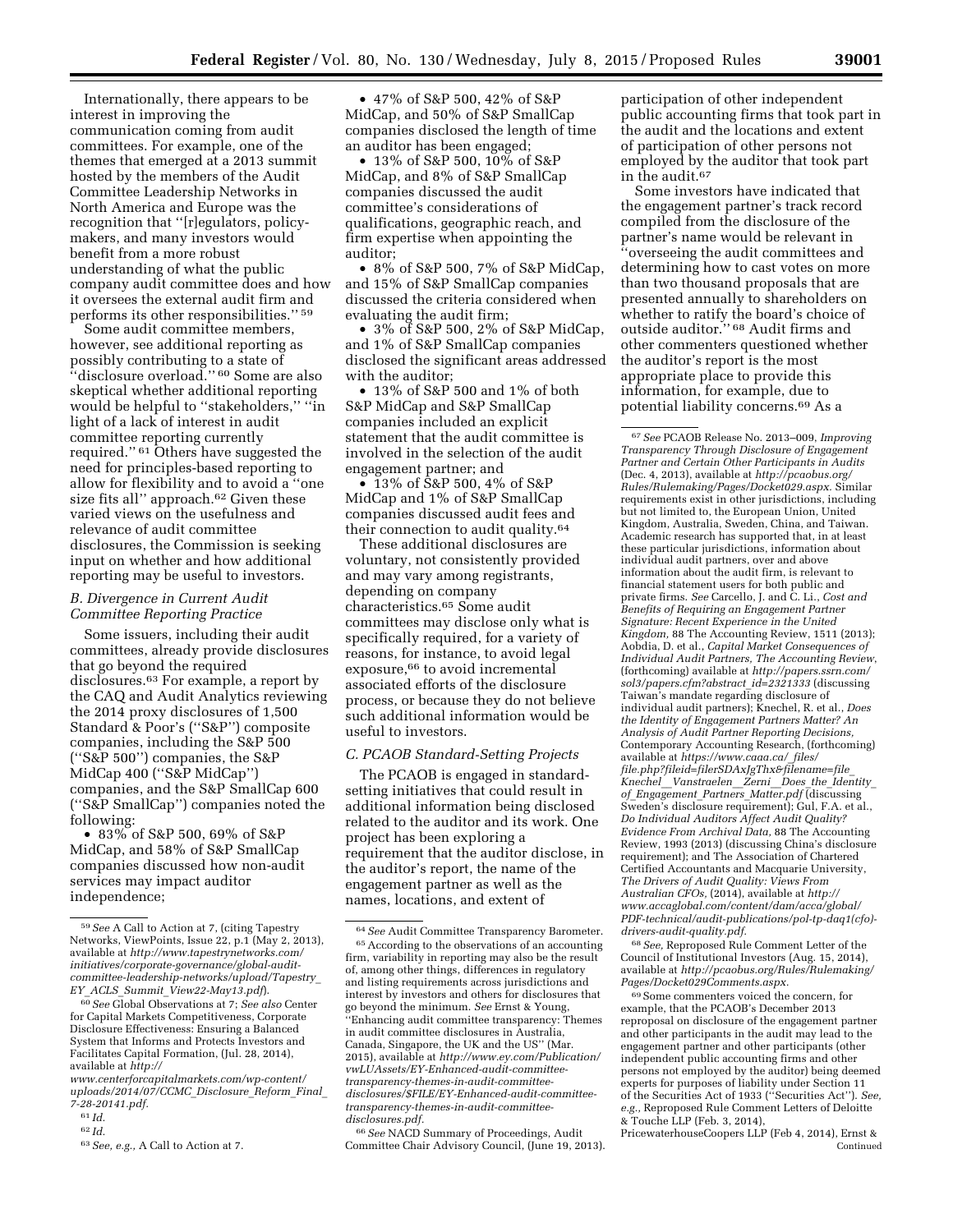result, the PCAOB is seeking further comment on whether these concerns would be sufficiently addressed by providing the information in an alternative location, outside of the auditor's report and outside of the issuer's filing.70

Commenters on the PCAOB's proposal have also suggested that it may be more appropriate for any requirement for proposed disclosures to be considered by the Commission, rather than the PCAOB, because having these disclosures made by the issuer, in the audit committee report or proxy statement, appears aligned with the responsibilities outlined in Section  $10A(m)$  of the Exchange Act.<sup>71</sup> Requiring any such disclosure by the audit committee would require Commission action because the PCAOB does not have authority over issuer disclosures.

Another PCAOB initiative could result in disclosure of additional information about the audit and the auditor, including the auditor's tenure, in the auditor's report.72 Some commenters believe the disclosure of auditor tenure in the auditor's report would be useful because it could help investors evaluate the audit committee's oversight of the auditor (including its rationale for selecting or retaining the auditor) and develop a basis for shareholders to ratify the audit committee's selection of the auditor,

70PCAOB Release No. 2015–004, *Supplemental Request for Comment: Rules to Require Disclosure of Certain Audit Participants on a New PCAOB Form* (June 30, 2015), available at *[http://](http://pcaobus.org/Rules/Rulemaking/Pages/Docket029.aspx) [pcaobus.org/Rules/Rulemaking/Pages/](http://pcaobus.org/Rules/Rulemaking/Pages/Docket029.aspx) [Docket029.aspx.](http://pcaobus.org/Rules/Rulemaking/Pages/Docket029.aspx)* 

71*See* Reproposed Rule Comment Letters of Dennis R. Beresford (Jan 6, 2014), Institute of Management Accountants (Jan 21, 2014), Charles Noski (Jan 13, 2014), James L. Fuehrmeyer, Jr. (Jan 22, 2014), Audit and Assurance Services Committee of the Illinois CPA Society (Feb 3, 2014), Professional Standards Committee of the Texas Society of Certified Public Accountants (Feb 3, 2014), CAQ (Feb 3, 2014), Auditing Standards and SEC Committees of the New York State Society of Certified Public Accountants (Feb 4, 2014), PricewaterhouseCoopers LLP (Feb 4, 2014), Ernst & Young LLP (Feb 12, 2014), Crowe Horwath (Feb 12, 2014), G. Lawrence Buhl, CPA (Mar 5, 2014), U.S. Chamber of Commerce, Center for Capital Market Competitiveness (Mar 10, 2014), KPMG LLP (Mar 13, 2014), Financial Management and Assurance, U.S. Government Accountability Office (Mar 17, 2014), Robert N. Waxman, CPA (Mar 17, 2014), and CohnReznik LLP (Mar 17, 2014), available at *[http://pcaobus.org/Rules/Rulemaking/Pages/](http://pcaobus.org/Rules/Rulemaking/Pages/Docket029Comments.aspx) [Docket029Comments.aspx.](http://pcaobus.org/Rules/Rulemaking/Pages/Docket029Comments.aspx)* 

72*See* PCAOB Release No. 2013–005, *Proposed Auditing Standards on the Auditor's Report and the Auditor's Responsibilities Regarding Other Information and Related Amendments* (Aug. 13, 2013), available at *[http://pcaobus.org/Rules/](http://pcaobus.org/Rules/Rulemaking/Pages/Docket034.aspx) [Rulemaking/Pages/Docket034.aspx.](http://pcaobus.org/Rules/Rulemaking/Pages/Docket034.aspx)* 

when applicable.73 Others raised concerns about the lack of evidence correlating auditor tenure and audit quality and whether the placement of this data in the auditor's report would imply that some correlation exists.74 Some believe that issuer filings with the Commission would be a more appropriate location for this disclosure.75

## *D. Initiatives in Other Jurisdictions To Enhance Audit Committee Reporting*

Other jurisdictions also have been exploring expanded reporting with respect to audit committees. For example, in 2012, the UK Financial Reporting Council adopted amendments to its Corporate Governance Code that require a separate section of the annual report that describes the work of the audit committee in discharging its responsibilities.76 The report now includes, among other things, the significant issues considered in relation to the financial statements and how they were addressed; how the audit committee assessed the effectiveness of the audit process; the approach to appointing the auditor and how objectivity and independence are safeguarded relative to non-audit services; as well as information on the length of tenure of the current audit firm and when a tender was last conducted.

The International Auditing and Assurance Standards Board (the ''IAASB'') has also acknowledged the

74*See, e.g.,* Proposed Rule Comment Letters of Deloitte and Touche, LLP (Dec. 11, 2013), NAREIT (Dec. 11, 2013), Tyson Foods, Inc. (Dec. 11, 2013), Nucor (Dec. 10, 2013), Williams (Dec. 4, 2013), Acuity Brands (Nov. 26, 2013), available at *[http://pcaobus.org/Rules/Rulemaking/Pages/](http://pcaobus.org/Rules/Rulemaking/Pages/Docket034Comments.aspx) [Docket034Comments.aspx.](http://pcaobus.org/Rules/Rulemaking/Pages/Docket034Comments.aspx)* Despite commenters' views, there is some academic evidence connecting auditor tenure and audit quality, which is discussed in Section VI.C.3.

75*See, e.g.,* Proposed Rule Comment Letters of National Association of Corporate Directors (Dec. 11, 2013) (suggesting that the Commission should consider inclusion of tenure information in proxy statements if there is sufficient investor interests), Federation of European Accountants (Dec. 11, 2013) (stating its belief that an auditor could disclose tenure if it is not already disclosed in management's report or annual financial statements), Institute of Management Accountants (Nov. 12, 2013) (objecting to inclusion in the auditor's report and noting that it may be a corporate governance matter included in the proxy statement), and BlackRock, Inc. (Oct. 30, 2013) (not objecting to the inclusion while noting that inclusion in an issuer filing may be preferable), available at *[http://pcaobus.org/Rules/](http://pcaobus.org/Rules/Rulemaking/Pages/Docket034Comments.aspx) [Rulemaking/Pages/Docket034Comments.aspx.](http://pcaobus.org/Rules/Rulemaking/Pages/Docket034Comments.aspx)* 

76Section C.3.8 of the UK Corporate Governance Code, available at *[https://www.frc.org.uk/Our-](https://www.frc.org.uk/Our-Work/Codes-Standards/Corporate-governance/UK-Corporate-Governance-Code.aspx)[Work/Codes-Standards/Corporate-governance/UK-](https://www.frc.org.uk/Our-Work/Codes-Standards/Corporate-governance/UK-Corporate-Governance-Code.aspx)[Corporate-Governance-Code.aspx.](https://www.frc.org.uk/Our-Work/Codes-Standards/Corporate-governance/UK-Corporate-Governance-Code.aspx)* 

merits of enhanced disclosure around the activities of the audit committee. In connection with its efforts to develop a framework for audit quality, it has stated:

While users are likely to conclude that the active involvement of a high-quality audit committee will have a positive impact on audit quality, there is considerable variability in the degree to which audit committees communicate to users the way they have fulfilled these responsibilities. There is potential for fuller disclosure of the activities of audit committees to benefit both actual audit quality and user perception of it. Consequently, some countries are actively exploring whether to include more information in annual reports about the activities of audit committees in relation to the external audit.<sup>77</sup>

An amendment to the Directive on Statutory Audits adopted by the European Union in April 2014 78 included measures to strengthen the independence of statutory auditors, make the audit report more informative, and strengthen audit supervision. The Directive amendment reinforces the role of the audit committee by expanding its responsibilities in ensuring the quality of the audit being performed, giving it responsibility for the auditor appointment process, and enhancing the auditor's reporting requirements to the audit committee.<sup>79</sup> Specifically, the Directive requires that the audit committee explain to the issuer's board how the auditor contributed to the integrity of the financial statements and how the committee assessed threats to the auditor's independence and implemented appropriate safeguards, and also requires the audit committee obtain a detailed report from the auditor on the results of the audit.

Corporate governance practices, regulations, and enforcement vary across countries.80 Therefore, the Commission is interested in understanding whether enhanced audit committee disclosures would result in benefits for U.S. investors.

## *E. References to PCAOB Auditing Standards*

With the Commission's approval of PCAOB Auditing Standard No. 16, *Communications with Audit Committees* (''AS 16'') in 2012, changes

Young LLP (Feb 12, 2014), Society of Corporate Secretaries & Governance Professionals (Mar. 12, 2014), available at *[http://pcaobus.org/Rules/](http://pcaobus.org/Rules/Rulemaking/Pages/Docket029Comments.aspx) [Rulemaking/Pages/Docket029Comments.aspx.](http://pcaobus.org/Rules/Rulemaking/Pages/Docket029Comments.aspx)* 

<sup>73</sup>*See, e.g.,* Proposed Rule Comment Letters of Counsel of Institutional Investors (Dec. 16, 2013), CFA Institute (Dec. 30, 2013), and Peter Clapman (Dec. 5, 2013), available at *[http://pcaobus.org/](http://pcaobus.org/Rules/Rulemaking/Pages/Docket034Comments.aspx) [Rules/Rulemaking/Pages/](http://pcaobus.org/Rules/Rulemaking/Pages/Docket034Comments.aspx) [Docket034Comments.aspx.](http://pcaobus.org/Rules/Rulemaking/Pages/Docket034Comments.aspx)* 

<sup>77</sup> IAASB, ''A Framework for Audit Quality,'' p. 48 (Jan. 15, 2013), available at *[http://www.ifac.org/](http://www.ifac.org/publications-resources/framework-audit-quality) [publications-resources/framework-audit-quality.](http://www.ifac.org/publications-resources/framework-audit-quality)* 

<sup>78</sup>*See* Directive 2014/56/EU of the European Parliament and Council of April 16, 2014, available at *[http://eur-lex.europa.eu/legal-content/EN/TXT/](http://eur-lex.europa.eu/legal-content/EN/TXT/PDF/?uri=CELEX:32014L0056&from=EN) [PDF/?uri=CELEX:32014L0056&from=EN.](http://eur-lex.europa.eu/legal-content/EN/TXT/PDF/?uri=CELEX:32014L0056&from=EN)*  79 *Id.* 

<sup>80</sup>OECD, ''Corporate Governance Factbook,'' (Feb. 2014), available at *[http://www.oecd.org/daf/ca/](http://www.oecd.org/daf/ca/CorporateGovernanceFactbook.pdf) [CorporateGovernanceFactbook.pdf.](http://www.oecd.org/daf/ca/CorporateGovernanceFactbook.pdf)*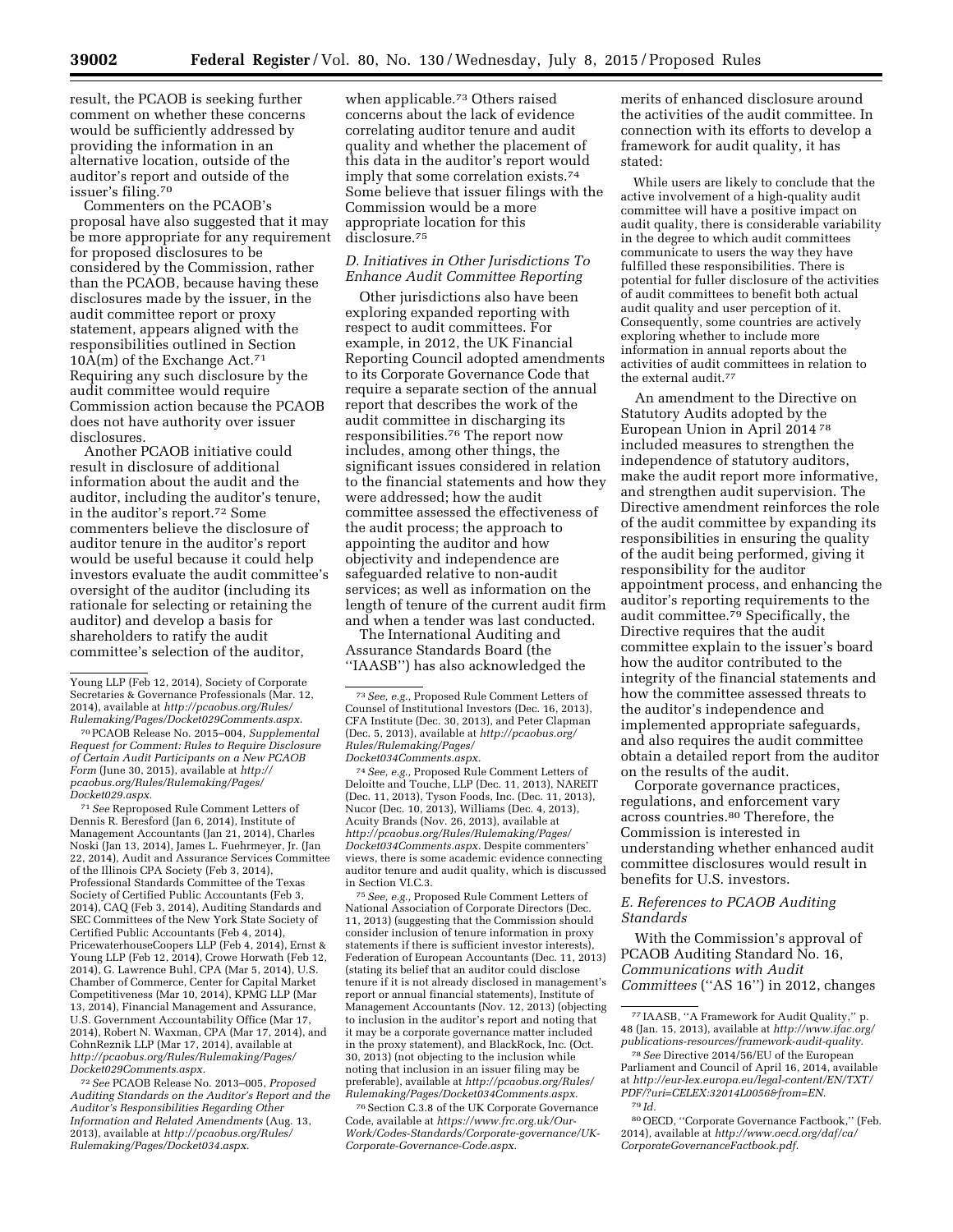to the required audit committee communications by the auditor, among others, were incorporated within PCAOB auditing standards and superseded the prior communication requirements in AU sec. 380.81 As a result, Item 407(d) of Regulation S–K is no longer current because it references AU sec. 380. In addition to this outdated reference, there are required communications in other PCAOB standards that are not reflected in current audit committee disclosure requirements.82 Moreover, the existing audit committee report does not address the Commission's communication requirements in Rule 2–07 of Regulation  $S-X$ .

The change to the communication requirements within the auditing standards without a corresponding change in the audit committee reporting requirements has resulted in divergent practices. For example, some companies' audit committee reports refer to matters required to be communicated under AS 16; others refer to matters required to be communicated under all PCAOB standards. Still others continue to refer to communications under AU sec. 380, even though AU sec. 380 has been superseded. These differences in reporting may result in confusion among readers of the audit committee reports as to whether appropriate auditor and audit committee communications have occurred and therefore, suggest a need to consider updating the audit committee disclosure requirements.

## **V. Focus on Audit Committee Oversight of the Auditor**

The Commission is interested in understanding whether changes should be made to required disclosures about audit committees regarding oversight of the audit and the auditor relationship. The Commission is also interested in understanding whether this additional information would help inform investment decisions and, where applicable, voting decisions regarding the ratification of auditors and the election of directors who are members of the audit committee.

## *Request for Comment*

1. Do the current audit committee reporting requirements result in disclosures that provide investors with useful information? Why or why not? Are there changes to the current audit committee disclosure requirements that the Commission should consider that would better inform investors about the audit committee's oversight of the audit and the independent auditor?

2. Are there existing disclosure requirements in this area that should be revised, reconsidered or removed? If so, which ones? How and why should they be changed?

3. Would investors find additional or different audit committee reporting requirements useful given the committee's strengthened and expanded role in overseeing a company's independent auditor that resulted from the Sarbanes-Oxley Act? For example, to what extent is information regarding how the audit committee discharges its responsibilities useful to investors given the nature of the requirements and likely variability in performance? Also, are there particular audit committee responsibilities for which information would be likely more or less useful and why?

4. What, if any, are potential challenges that issuers or audit committees may face that the Commission should consider as it assesses potential changes to disclosures in this area?

5. Are there other areas where changes to the current audit committee disclosure requirements would be desirable? If so, what are they?

6. Should the audit committee provide disclosure of its work in other areas, for example, its oversight of the financial reporting process or the internal audit function? If so, what types of disclosures would be most useful and why?

## **VI. Potential Changes to Disclosures**

The Commission is seeking comment on potential changes to required disclosures regarding an audit committee's role and responsibilities relative to the audit and the auditor, and other potential related changes. The Commission is seeking feedback on the disclosure requirements to determine the extent to which adding, removing, or modifying certain audit committee disclosures would enhance the usefulness of such disclosures for investors.

The purpose of the disclosures discussed below would be to address the audit committee's responsibilities with respect to the appointment,

compensation, retention, and oversight of the work of the registered public accounting firm and better inform investors about how the audit committee executes those responsibilities. The Commission is seeking feedback on the content and scope of the audit committee disclosures, as well as commenters' views on which of these disclosures, if any, would be most useful in conveying how the audit committee executes its oversight of the auditor and whether such enhanced disclosures would be useful to investors' investment or voting decisions.

Such disclosures could provide information that frequently is either not readily available or inconsistently available today to investors. These disclosures could also minimize the ''expectations gap'' that some have expressed exists between investors and the audit committee regarding the role of the audit committee.83 In a series of roundtables organized by the CAQ, the Federation of European Accountants, and the Institute of Chartered Accountants Australia in January and February of 2013, participants noted that stakeholders' expectations are not consistent with the audit committee's actual responsibilities and how they are discharged, which results in the current expectations gap.84

For purposes of this concept release, the Commission has categorized the specific audit committee disclosures about which the Commission is interested in receiving comment into three groups: the audit committee's oversight of the auditor, the audit committee's process for selecting the auditor, and the audit committee's consideration of the qualifications of the audit firm and certain members of the engagement team when selecting the audit firm. The Commission is also interested in receiving comments on where the audit committee disclosures should be located and whether there are specific concerns relating to smaller reporting companies 85 and emerging growth companies.86 In Section VII of this release, the Commission also asks more general questions with respect to any potential new disclosures.

<sup>81</sup>*See* Release No. 34–68453, *Public Company Accounting Oversight Board; Order Granting Approval of Proposed Rules on Auditing Standard No. 16, Communications with Audit Committees, and Related and Transitional Amendments to PCAOB Standards* (Dec. 17, 2012) [77 FR 75689].

<sup>82</sup>Appendix B to AS 16 identifies other PCAOB rules and standards that require audit committee communications, such as communications related to an audit of internal control over financial reporting that is integrated with an audit of financial statements, related party transactions, fraud considerations, and illegal acts, among others.

<sup>83</sup>*See* Global Observations.

<sup>84</sup> *Id.* 

<sup>85</sup>*See* Rule 12b–2 of the Exchange Act [17 CFR 240.12b–2].

<sup>86</sup>*See* Section 2(a)(19) of the Securities Act [15 U.S.C. 77b(a)(19)] and Section 3(a)(80) of the Exchange Act [15 U.S.C. 78c(a)(80)].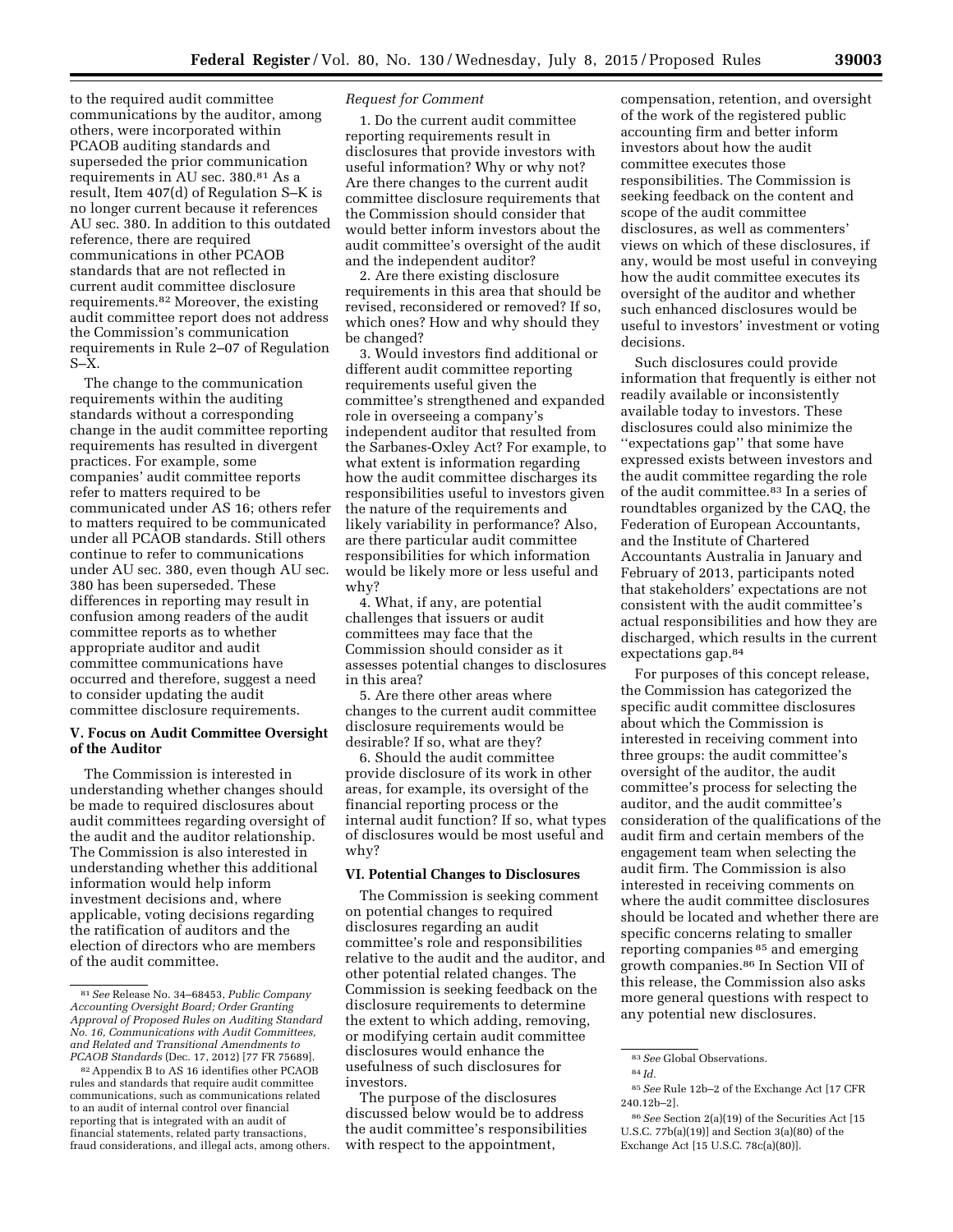# *A. Audit Committee's Oversight of the Auditor*

1. Additional Information Regarding the Communications Between the Audit Committee and the Auditor

As noted in Section III.A, the audit committee report today discloses whether certain communications have occurred. Potential additional disclosures about the communications might provide additional information about the actions the audit committee has taken during the most recently completed fiscal year to oversee the auditor and the audit. Also, as previously discussed, current requirements for the audit committee report contain an outdated reference to AU sec. 380, which was superseded by AS 16. In addition to correcting this reference, the Commission is considering whether to require additional qualitative disclosures about the nature and timing of the required communications between the audit committee and the auditor.

For instance, the PCAOB has required that the auditor communicate with the audit committee prior to the issuance of the auditor's report.87 The disclosure rules could require the audit committee to discuss not just whether and when all of the required communications occurred, but also the audit committee's consideration of the matters discussed. Such communications and related disclosures could address, for instance, the nature of the audit committee's communications with the auditor related to items such as the auditor's overall audit strategy, timing, significant risks identified, nature and extent of specialized skill used in the audit, planned use of other independent public accounting firms or other persons, planned use of internal audit, basis for determining that the auditor can serve as principal auditor, and results of the audit, among others, and how the audit committee considered these items in its oversight of the independent auditor.

## *Request for Comment*

7. Should the Commission consider modifying any of the existing audit committee disclosure requirements regarding communications with the auditor? If so, which disclosure requirements should the Commission consider modifying and what modifications should be made?

8. Should the Commission update the existing disclosure requirements to include all communications required by Commission rules and PCAOB

standards rather than only those required by AS 16? Would expanding the requirements to encompass all required communications create difficulties for issuers or audit committees in complying with the disclosure requirements? Why or why not?

9. Should there be disclosure about the audit committee's consideration beyond a statement that they have received and discussed the matters communicated by the auditor as required by PCAOB Rule 3526, *Communication with Audit Committees Concerning Independence*? If so, what should be included in the disclosure?

10. Currently, audit committees are only required to disclose whether the required communications occurred. Are statements confirming that required communications have occurred helpful disclosure? Why or why not?

11. Should there be disclosures regarding the nature or substance of the required communications between the auditor and the audit committee? Are there other types of communications between the audit committee and the auditor about which the Commission should consider mandating disclosure?

12. Should such discussion be required to address all required communication topics or a subset of overarching topics related to how the auditor planned and performed the audit? For instance, should the audit committee disclose information regarding how the audit committee considered the nature of the required communications that were made under paragraphs 9 and 10 of AS 16 as it relates to significant risks identified, nature and extent of specialized skill used in the audit, planned use of the company's internal auditors, involvement by other independent public accounting firms or other persons, and the basis for determining that the auditor can serve as the principal auditor in its oversight of the independent auditor? Should the audit committee disclose how it dealt with disagreements between company management and the auditor? If so, what should be included in the disclosure? Are there other categories of the communications between auditors and the audit committee that should be considered for disclosure?

13. For audits involving multiple locations, should the audit committee report disclose information regarding how the audit committee considered, in its oversight of the auditor, the scope of the audit, locations visited by the auditor, and the relative amount of account balances related to such

locations compared to the consolidated financial statements?

14. Communications between the auditor and the audit committee may not be limited to the items required by Commission rules and PCAOB standards. Should the audit committee report be required to disclose any information about the extent to which additional matters were discussed with the auditor? If so, what level of detail should be required?

15. Are there benefits, costs or unintended consequences that could result from requiring disclosure that goes beyond a statement that the required discussions have occurred? How would the disclosures be used by institutional and retail investors, investment advisers, and proxy advisory firms in making voting decisions and recommendations on matters such as director elections, executive compensation, or shareholder proposals, among others?

16. Would the potential disclosures referenced here be decision-useful to investors? If so, would it be sufficient for the disclosure to address the consideration given by the audit committee without necessarily disclosing the underlying substance? Would disclosing the substance of the communications between the audit committee and the auditor be useful to investors? Why or why not?

17. Could these potential disclosures chill communications between the audit committee and the auditor? If so, how? Could they reveal proprietary information about the issuer or the audit methodology? If so, how?

2. The Frequency With Which the Audit Committee Met With the Auditor

The audit committee and auditor can determine the timing, frequency and forum (*e.g.,* in-person or telephonically and extent of committee participation) for meetings, provided that required communications are made in accordance with PCAOB standards and Commission rules.88 Also, there are listing requirements that the audit committee meet separately and periodically with management, the internal auditor, and the independent auditor.89 Recognizing that the number of audit committee meetings is already required to be disclosed,<sup>90</sup> requiring additional disclosure about the specific meetings with the auditor may provide

<sup>87</sup>*See* paragraph 26 of AS 16.

<sup>88</sup>AS 16 and Rule 2–07 of Regulation S–X. 89*See* NYSE Listed Company Manual, Section 303A.07(E) and the Commentary to Section 303A.07(E).

<sup>90</sup>*See* Item 407(b)(3) of Regulation S–K.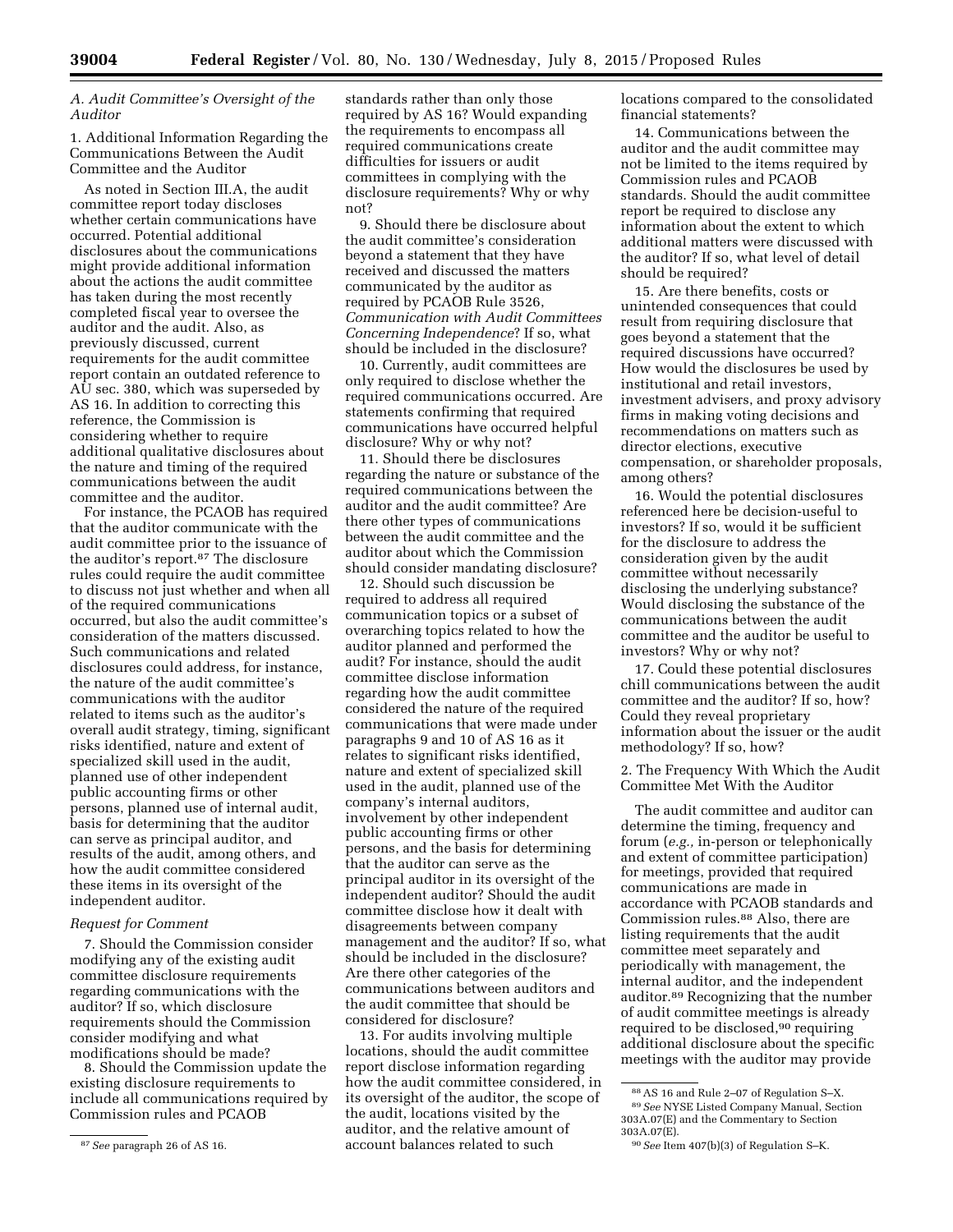additional insight into the audit committee's oversight of the auditor.

# *Request for Comment*

18. Should there be additional disclosures required about the meetings the audit committee has had with the auditor? If so, what type of disclosures should be made and why? If not, why not?

19. Should the audit committee report disclose the frequency with which it met privately with the auditor? Would confirmation that private conversations occurred be useful disclosure even if there are no disclosures about the topics discussed? Should there be a requirement to disclose the topics discussed?

3. Review of and Discussion About the Auditor's Internal Quality Review and Most Recent PCAOB Inspection Report

Pursuant to certain listing requirements, the audit committee must obtain and review a report by the independent auditor describing the firm's internal quality-control procedures,91 any material issues raised by the most recent internal qualitycontrol review, or peer review, of the firm, or by any inquiry or investigation by governmental or professional authorities, within the preceding five years, with respect to one or more independent audits carried out by the firm.92 Audit committees not subject to these listing standards may choose to request or discuss this information with their auditors, but they are not required to do so.

Information about the results of internal quality reviews, or a PCAOB inspection of a company's audit, as well as more general inspection results, can help an audit committee in carrying out its oversight role. Inspection reports can inform an audit committee about how its auditor performed in high-risk areas across audits. As the PCAOB has stated, ''[t]he [Sarbanes-Oxley] Act does not permit the [PCAOB] to make public, or otherwise to share with an audit committee, all of the information obtained by the PCAOB that could assist an audit committee in carrying out its role. . . . Beyond the public portion of an inspection report, voluntary disclosure by the inspected audit firm is an audit committee's only means of obtaining information concerning a

PCAOB inspection.'' 93 The PCAOB also has provided sample questions an audit committee may wish to ask auditors. Specifically, the PCAOB stated:

[W]ithout necessarily framing discussions in terms of an inspection or an inspection report, an audit committee might benefit from having an understanding with its audit firm through which the audit committee receives timely information (both during the conduct of the inspection and when the Board has issued a final inspection report) about—

• whether anything has come to the firm's attention suggesting the possibility that an audit opinion on the company's financial statements is not sufficiently supported, or otherwise reflecting negatively on the firm's performance on the audit, and what if anything the firm has done or plans to do about it;

• whether a question has been raised about the fairness of the financial statements or the adequacy of the disclosures;

• whether a question has been raised about the auditor's independence relative to the company;

• whether any of the matters described in the public portion of an inspection report on the firm, whether or not they involve the company's audit, involve issues and audit approaches similar to those that arise or could arise in the audit of the company's financial statements;

• to the extent any such similarity exists, whether and how the firm has become comfortable that the same or similar deficiencies either did not occur in the audit of the company's financial statements or have been remedied; and how issues described by the Board in general reports summarizing inspection results across groups of firms relate to the firm's practices, and potentially the audit of the company's financial statements, and how the firm is addressing those issues.94

Disclosure could be required as to whether this type of discussion has occurred. There also could be disclosure required about the nature of any discussions held with the auditor about the results of the firm's internal quality review and most recent PCAOB inspection. These disclosures may provide transparency with respect to the extent of the audit committee's oversight of the auditor.

#### *Request for Comment*

20. Would disclosure about the audit committee's review and discussion of the audit firm's internal quality-control review and most recent PCAOB inspection report be useful to investors? If so, what types of disclosures should be made in this regard? Would

disclosures about the nature and extent of such discussions be useful without disclosure of the specific review or inspection results? Should the disclosures include information about how the audit committee considered any deficiencies described in the PCAOB inspection report on the audit process? If not, why not?

21. Is there a risk that the confidentiality of the nonpublic PCAOB inspection results could be undermined (*e.g.,* if this information is sought and provided through the audit committee)? If so, what type of information could be presented that might be problematic?

22. Should we require disclosure about how the audit committee considered the results described in PCAOB inspection reports in its oversight of the auditor? Why or why not?

23. Are there particular issues or challenges in this area that should be considered? If so, please describe and provide data.

4. Whether and How the Audit Committee Assesses, Promotes and Reinforces the Auditor's Objectivity and Professional Skepticism

Through its interactions with the auditor, the audit committee may be in a position to assess, promote, and reinforce the auditor's objectivity and professional skepticism. Heightened oversight by the audit committee of the auditor's objectivity and professional skepticism should promote greater audit quality. The audit committee could disclose whether, and if so how, as part of its oversight of the auditor, it assesses, promotes, or reinforces the auditor's objectivity and professional skepticism. Additionally, the audit committee could disclose the results of its evaluation of the auditor's objectivity and professional skepticism.

## *Request for Comment*

24. Would investors find disclosure about whether, and if so how, the audit committee assesses, promotes, and reinforces the auditor's objectivity and professional skepticism useful? Why or why not?

25. What specific types of disclosures could the audit committee make in this regard? For example, should the audit committee disclose whether, and if so how, it evaluated the auditor's objectivity and professional skepticism, as well as the results of such an evaluation? Commenters are encouraged to provide examples of such disclosures.

<sup>91</sup>Paragraphs .04–.07 of PCAOB QC Section 30, *Monitoring a CPA Firms Accounting and Auditing Practice,* discuss the requirements related to an audit firm's internal quality-control review. 92*See* NYSE Listed Company Manual, Section 303A.07(b)(iii)(A).

<sup>93</sup>*See* PCAOB Release No. 2012–003, *Information for Audit Committees about the PCAOB Inspection Process* (Aug. 1, 2012), available at *[http://](http://pcaobus.org/Inspections/Documents/Inspection_Information_for_Audit_Committees.pdf) [pcaobus.org/Inspections/Documents/Inspection](http://pcaobus.org/Inspections/Documents/Inspection_Information_for_Audit_Committees.pdf)*\_ *Information*\_*for*\_*Audit*\_*[Committees.pdf](http://pcaobus.org/Inspections/Documents/Inspection_Information_for_Audit_Committees.pdf)*. 94 *Id.* at p. 10–11.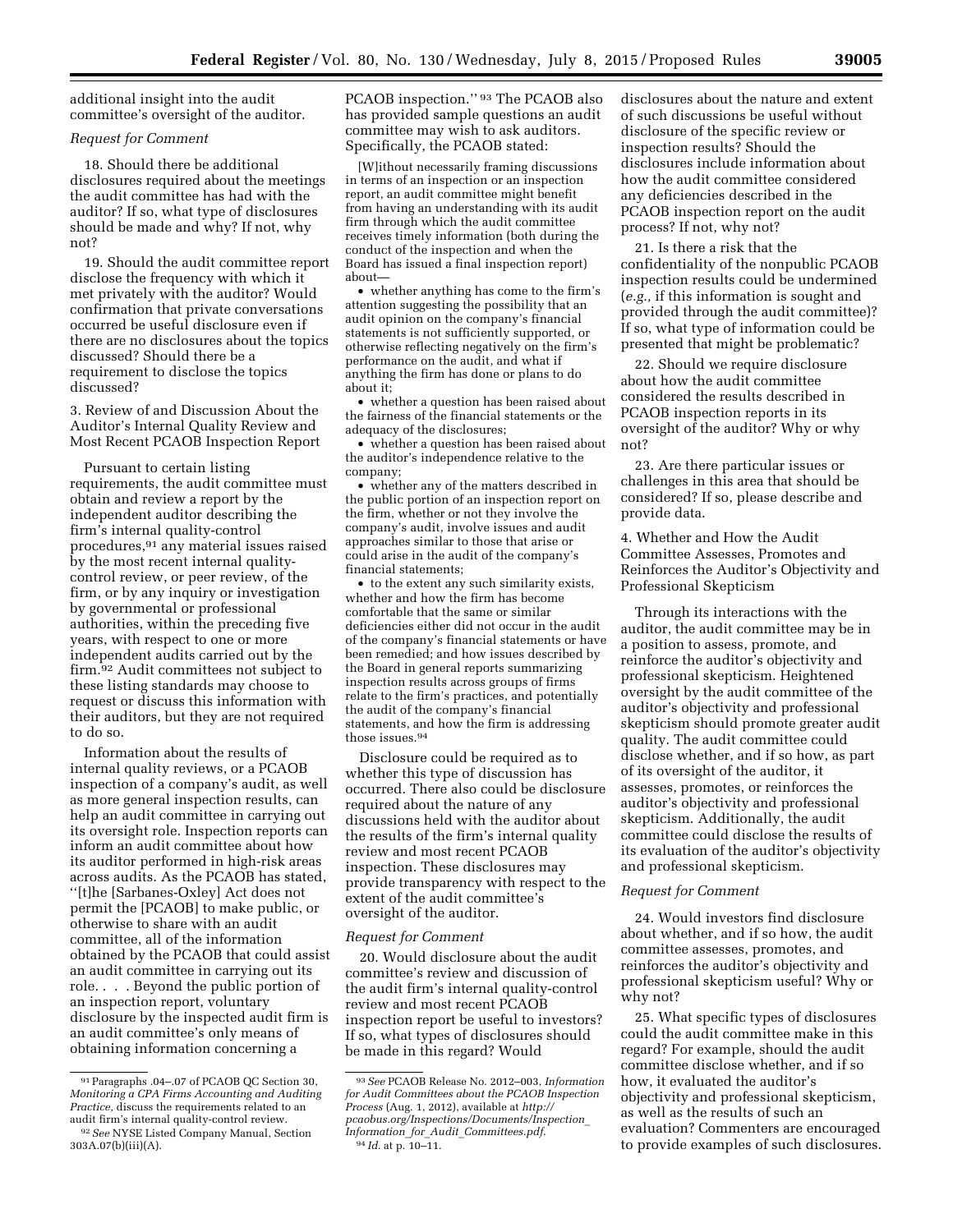## *B. Audit Committee's Process for Appointing or Retaining the Auditor*

For listed issuers, the audit committee is responsible for appointing the auditor and deciding whether to retain an auditor.95 However, satisfying this requirement can involve a wide range of activities. In fulfilling this responsibility, the audit committee may conduct an assessment of the current auditor. It may also decide to seek requests for proposals from other auditors. Potential disclosures could provide information about the actions the audit committee took in reaching a decision about which auditor to select for the upcoming fiscal year's audit.

1. How the Audit Committee Assessed the Auditor, Including the Auditor's Independence, Objectivity and Audit Quality, and the Audit Committee's Rationale for Selecting or Retaining the Auditor

Disclosure about the process the audit committee undertook and the criteria used to assess the auditor and the audit committee's rationale for selecting or retaining the auditor could provide transparency into how the audit committee oversees the auditor and the rigor with which the audit committee exercises its responsibility to appoint a new, or retain an existing, auditor. In addition to the steps involved in the process to assess the auditor, disclosure also could be provided regarding the specific elements or criteria the audit committee considered during the process. Disclosures could, for example, include a description of the nature of the audit committee's involvement in evaluating and approving the auditor's compensation.

There are also numerous ongoing efforts to identify ways to assess audit quality (''audit quality indicators'') and these efforts may result in published metrics and criteria that could be used for providing insight into audit quality.96 Audit committees may choose to use the output from these efforts to guide discussion with the auditor about audit quality. To the extent the audit committee uses such indicators or metrics in assessing the quality of the auditor and the audit, disclosure about the use and consideration of such metrics may provide useful information

about the audit committee's process for assessing the auditor and determining whether to select or retain the auditor.

#### *Request for Comment*

26. What types of disclosures could be made regarding the process the audit committee undertook to evaluate the external audit and performance and qualifications of the auditor, including the rationale for selecting or retaining the auditor?

27. Should the disclosures include a description of the nature of the audit committee's involvement in approving the auditor's compensation, including how compensation is determined and evaluated? Should the disclosures include the criteria or elements the audit committee considered? Should the audit committee provide additional disclosure about the nature and extent of non-audit services and its evaluation on how such services relate to its assessment of independence and objectivity?

28. If audit quality indicators are used in the evaluation of the auditor, should there be disclosure about the indicators used, including the nature, timing, and extent of audit quality indicators considered by the audit committee? 97 If audit quality indicators are not used in the evaluation of the auditor, what, if any, disclosures regarding the assessment of audit quality should be provided?

2. If the Audit Committee Sought Requests for Proposal for the Independent Audit, the Process the Committee Undertook To Seek Such Proposals and the Factors They Considered in Selecting the Auditor

The audit committee may periodically seek requests for proposals for the independent audit. Disclosures about the process the audit committee undertook, including the number of auditors that were asked to propose, information on how those auditors were selected, and the information that the audit committee used in its decision, may provide information about the audit committee's process in selecting or retaining an auditor and about the quality and qualifications of the auditor selected. Additionally, academic research is mixed as to whether companies engage in ''opinionshopping.'' 98 The Commission is

interested in knowing whether relevant disclosures of the audit committee's process in selecting the auditor might be useful to investors.

#### *Request for Comment*

29. What types of disclosures could be made about requests for proposals for the audit, including the process undertaken and the factors considered in selecting the audit firm?

30. Should there be disclosure as to whether the audit committee sought proposals for the audit (including the reason the request for proposal was made), or whether the audit committee has a policy in this regard?

3. The Board of Directors' Policy, if any, for an Annual Shareholder Vote on the Selection of the Auditor, and the Audit Committee's Consideration of the Voting Results in its Evaluation and Selection of the Audit Firm

In those cases where a company voluntarily seeks ratification of its auditor, requiring additional disclosure may be useful to promote informed voting decisions. The Commission is interested in feedback on potential disclosure about the board of directors' policy, if any, for annual shareholder vote on the selection of the auditor, and the audit committee's consideration of the voting results in evaluating and selecting the audit firm, including situations where the audit firm fails to achieve majority support. Such disclosure could provide useful information to shareholders as to how and why the board is seeking ratification of the auditor, as well as the implication of the shareholder vote being solicited.

#### *Request for Comment*

31. Would additional disclosures in this area provide meaningful additional information with respect to the selection of the auditor? If so, what types of disclosures should the Commission require to be made in this regard? For example, in addition to disclosure of whether there is a policy about shareholder ratification, should there

<sup>95</sup>Even for non-listed issuers, the audit committee may have a role in the selection of the auditor. *See, e.g.,* paragraphs 4–7 of AS 16.

<sup>96</sup>Organizations such as the PCAOB, IAASB, and CAQ have discussed projects related to audit quality frameworks or indicators. The CAQ has published, ''The CAQ Approach to Audit Quality Indicators'' available at *[http://www.thecaq.org/](http://www.thecaq.org/docs/reports-and-publications/caq-approach-to-audit-quality-indicators-april-2014.pdf?sfvrsn=2) [docs/reports-and-publications/caq-approach-to](http://www.thecaq.org/docs/reports-and-publications/caq-approach-to-audit-quality-indicators-april-2014.pdf?sfvrsn=2)[audit-quality-indicators-april-2014.pdf?sfvrsn=2](http://www.thecaq.org/docs/reports-and-publications/caq-approach-to-audit-quality-indicators-april-2014.pdf?sfvrsn=2)*.

<sup>97</sup>*See* PCAOB Release No. 2015–005, *Concept Release on Audit Quality Indicators* (June 30, 2015).

<sup>98</sup>*See* Lennox, C., *Do Companies Successfully Engage in Opinion-Shopping? Evidence from the UK,* 29 Journal of Accounting and Economics, 321 (2000); and Chan, H.K. et al., *A Political-Economic Analysis of Auditor Reporting and Auditor Switches,* 11 Review of Accounting Studies, 21

<sup>(2006),</sup> both of which provide evidence that opinion shopping may occur. In contrast, in the United States, a study of auditor changes from the four largest U.S. accounting firms to small, not midmarket, audit firms found market reactions that support the notion of auditor changes in the post-Sarbanes-Oxley Act and PCAOB inspection era as being driven by better services. These results refute a notion of opinion shopping or shopping for lower audit fees. These authors also note that academic research in the 1980s and 1990s indicated that opinion shopping is generally unsuccessful. Chang, H. et al., *Market Reaction to Auditor Switching from Big 4 to Third-Tier Small Accounting Firms,* 29 Auditing: A Journal of Practice and Theory, 85 (2010).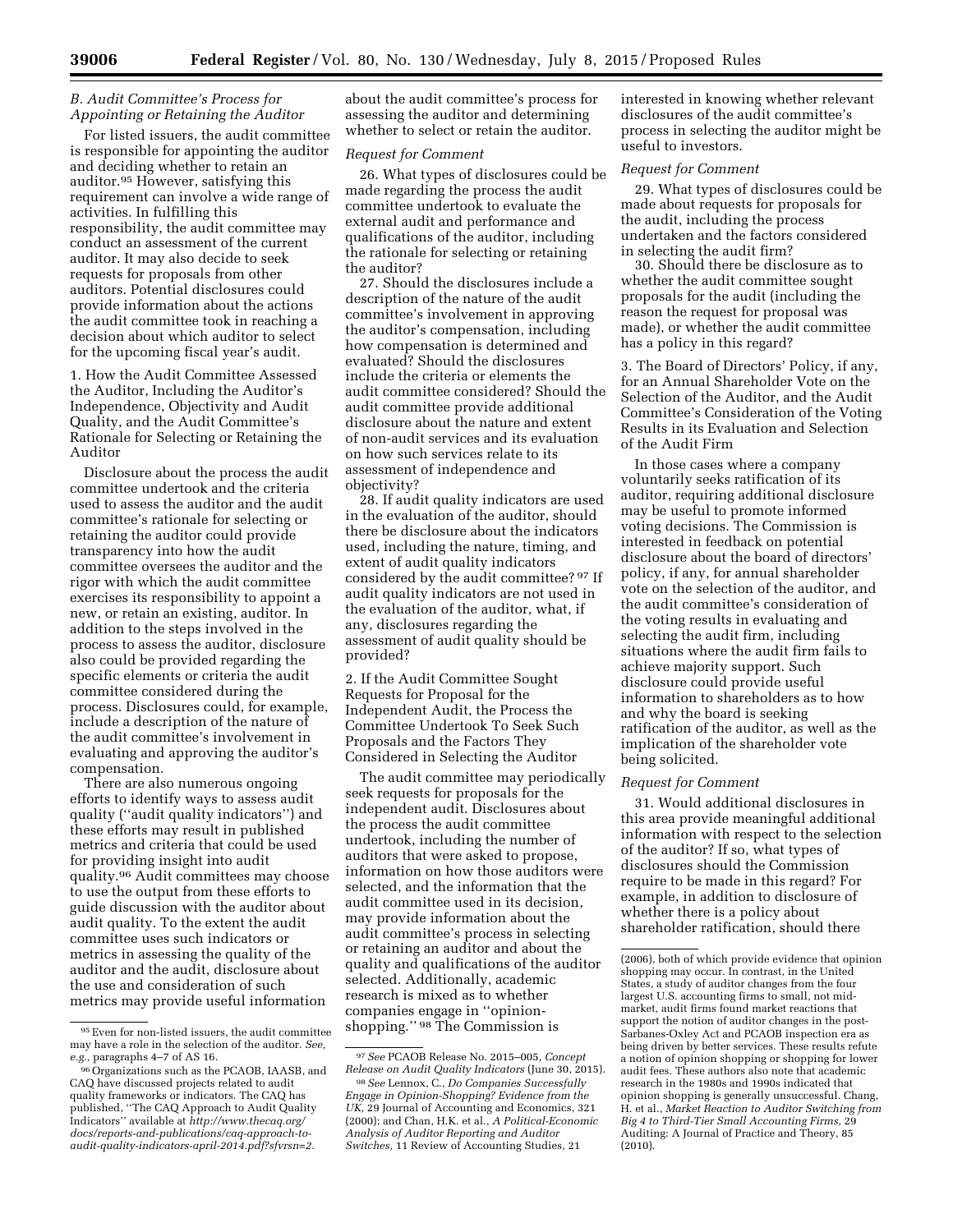also be disclosure of the factors the board considered in establishing the policy?

32. If there are a significant number of votes against the ratification, and the board nevertheless proceeds with the auditor in question, should the audit committee report provide the reasons why the board determined to go forward with that auditor? If not in the audit committee report, where should this information be provided and when should it be provided?

33. If it is determined that additional disclosure is required in this area, should voting on ratifications of independent auditors continue to be considered a ''routine matter'' allowing for discretionary voting by brokers on such ratifications pursuant to NYSE Rule 452? 99

## *C. Qualifications of the Audit Firm and Certain Members of the Engagement Team Selected By the Audit Committee*

In the course of carrying out its responsibilities related to auditor oversight, an audit committee is likely to gain an understanding of the key participants in the audit, their experience, and their qualifications to perform a high-quality audit. The key participants in the audit can vary, but at a minimum include the engagement partner and engagement quality reviewer. Given this knowledge, the audit committee is in a position to evaluate the independence and qualifications of both the audit firm and key members of the engagement team, including the engagement partner, and determine whether to select or retain the auditor. Disclosures could convey the factors the audit committee considered most relevant in selecting or retaining the auditor and provide information about the auditor selected by the audit committee for the upcoming fiscal year's audit.

1. Disclosures of Certain Individuals on the Engagement Team

Disclosure could be provided with the name of the engagement partner, alone or with the name(s) of other key members of the audit engagement team (*e.g.,* the engagement quality reviewer), the length of time such individual(s) have served in that role and any relevant experience.100 Regarding

experience, information could be provided about the number of prior audit engagements performed and whether they were in the same industry. To the extent it is known that the individual(s) disclosed will be changing for the upcoming year's audit, that information could also be disclosed.

#### *Request for Comment*

34. Would disclosure of the name of the engagement partner be useful to investors? Would disclosure of any additional members of the engagement team be useful and, if so, which? (For example, should the names of all partners who are required to rotate under SEC independence rules be disclosed? Why or why not?) Should there be other disclosures about the engagement team or others involved in the audit? If so, what additional information should be disclosed? Are there any costs to such disclosure?

35. Are there incremental benefits to disclosing the name (such as increased accountability)? Is disclosure of the name helpful in promoting audit quality? Are current risks of potential legal liability, regulatory sanction and significant reputational costs strong enough incentives to develop a team that is capable of executing the audit in accordance with professional standards? Why or why not? In addition to disclosure of the name, there could be disclosure regarding other qualifications, such as the length of time the individual has served in that role, professional licenses, or his or her experience. What, if any, additional information should be disclosed? Why?

36. Is the audit committee the appropriate party to provide such disclosure? If not, what other party or parties should provide the disclosure and why?

37. Would such disclosure be more appropriately disclosed in the auditor's report? Why or why not? Would it be better disclosed in a separate filing with the PCAOB? Why or why not? If the disclosure is provided in a separate filing with the PCAOB, what information should the disclosure include?

38. If the name of the engagement partner is available elsewhere (*e.g.,*  included in the auditor's report or a supplemental filing with the PCAOB), would investors benefit from having it also reported as part of the audit

committee's disclosures? Why or why not? Also, if the name of the engagement partner is available elsewhere, should the audit committee's report refer to where the disclosure is otherwise located?

39. If the name of the engagement partner is reported in the audit committee report, would investors benefit from this information also being available in one location for all audits?

40. If disclosures are required and it is known that the person(s) disclosed will change for the next audit, should there be disclosure of this fact including who will, or is expected to, take on the role for the next audit? Why or why not?

41. If there is a change in the engagement partner during the year, should this be disclosed sooner than in the next annual update? If other named individuals change during the year, should this be disclosed as well?

42. Are there any liability implications (*e.g.,* for engagement partners, audit committee members, the company or other participants) with respect to disclosure of participants in the audit? If so, what are these implications? Do the implications change based on where or how the disclosure is made?

2. Audit Committee Input in Selecting the Engagement Partner

The audit committee may provide input into an audit firm's assignment of the individual who will serve as the engagement partner for the upcoming audit. Disclosures about the involvement of the audit committee in this selection, and any input the audit committee had in the decision, may provide transparency and insight into the exercise of the audit committee's responsibilities in overseeing the auditor.

#### *Request for Comment*

43. Should the audit committee be required to disclose what it considered in providing input to the firm's assignment of the engagement partner? If so, what information should such disclosures contain?

44. Should the disclosures be limited to whether the audit committee participated in the selection of the engagement partner, or should there be more detail regarding the audit committee's input?

3. The Number of Years the Auditor Has Audited the Company

The number of years the auditor, or its predecessor(s) in the case of merged audit firms, has audited the company may be a relevant consideration to the audit committee's determination of

<sup>99</sup>NYSE General Rules, Operation of Member Organizations, Rule 452 available at *[http://](http://nyserules.nyse.com/nysetools/PlatformViewer.asp?SelectedNode=chp_1_2&manual=/nyse/rules/nyse-rules/) [nyserules.nyse.com/nysetools/](http://nyserules.nyse.com/nysetools/PlatformViewer.asp?SelectedNode=chp_1_2&manual=/nyse/rules/nyse-rules/)*

*[PlatformViewer.asp?SelectedNode=chp](http://nyserules.nyse.com/nysetools/PlatformViewer.asp?SelectedNode=chp_1_2&manual=/nyse/rules/nyse-rules/)*\_*1*\_ *[2&manual=/nyse/rules/nyse-rules/](http://nyserules.nyse.com/nysetools/PlatformViewer.asp?SelectedNode=chp_1_2&manual=/nyse/rules/nyse-rules/)*.

<sup>100</sup>Both the PCAOB and the IAASB have been pursuing projects that would require naming the engagement partner in the audit report. *See* PCAOB Release No. 2013–009; PCAOB Release No. 2015–

<sup>004;</sup> and the IAASB final rule *International Standard on Auditing (ISA) 700 (Revised), Forming an Opinion and Reporting on Financial Statements),* including paragraph 45 of ISA 700, available at *[http://www.ifac.org/publications](http://www.ifac.org/publications-resources/international-standard-auditing-isa-700-revised-forming-opinion-and-reporting)[resources/international-standard-auditing-isa-700](http://www.ifac.org/publications-resources/international-standard-auditing-isa-700-revised-forming-opinion-and-reporting) [revised-forming-opinion-and-reporting](http://www.ifac.org/publications-resources/international-standard-auditing-isa-700-revised-forming-opinion-and-reporting)*.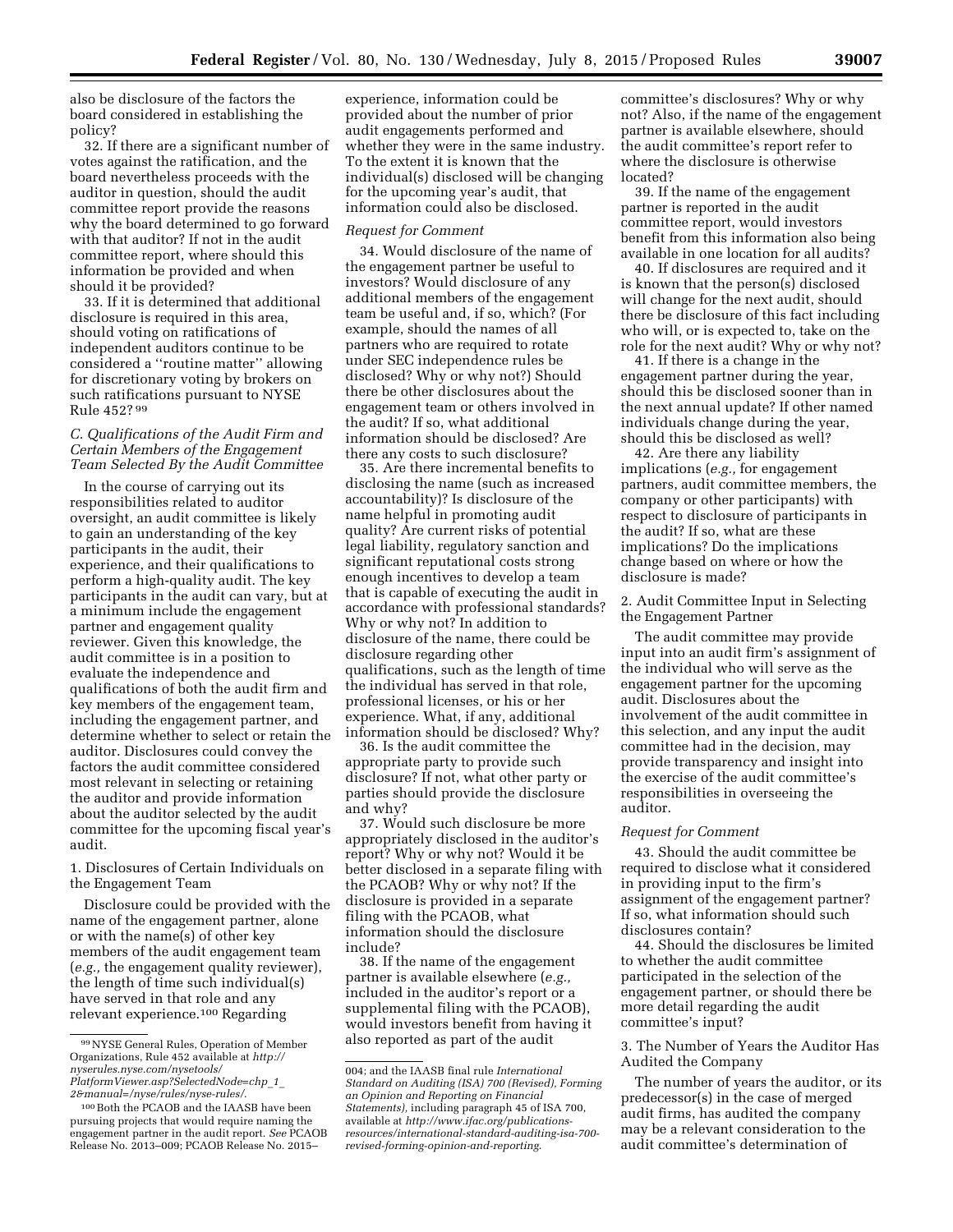whether or not to engage or retain the auditor. The role of auditor tenure in audit quality has attracted significant attention over the past few years.101 Most academic research indicates that engagements with short-term tenure are relatively riskier or that audit quality is improved when auditors have time to gain expertise in the company under audit and in the related industry.102 However, some academic research suggests that both short and long tenure can have detrimental effects on audit quality.103 Audit committees may view auditor tenure as a positive or negative influence on audit quality, depending on the length of such tenure. In light of the public interest in the subject of auditor tenure, disclosure of this data could provide insight into the audit committee's overall decision to engage or retain the auditor.

## *Request for Comment*

45. Should the audit committee's report include information about the length of the audit relationship? What types of disclosures could the audit committee make in this regard? Should it be just the years of auditor tenure?

46. Should there also be disclosure as to whether and, if so, how auditor tenure was considered by the audit committee in retaining the auditor? Should there be disclosure of how tenure was considered in evaluating the auditor's independence and objectivity? Why or why not?

47. Would disclosure of auditor tenure be more appropriately disclosed in the auditor's report? Why or why not? Would it be better disclosed somewhere else (such as in a form filed with the PCAOB)? Why or why not?

## 4. Other Firms Involved in the Audit

In many audits, especially audits of companies with multiple locations and international operations, the firm signing the auditor's report involves other affiliated accounting firms, nonaffiliated accounting firms, and other

102*See* Myers, J. et al., *Exploring the Term of the Auditor-Client Relationship and the Quality of Earnings: A Case for Mandatory Auditor Rotation?*  78 The Accounting Review, 779 (2003); and Carcello, J. and Nagy, A., *Audit Firm Tenure and Fraudulent Financial Reporting,* 23 Auditing: A Journal of Practice and Theory, 55 (2004).

103*See, e.g.,* Davis, L. et al., *Auditor Tenure and the Ability to Meet or Beat Earnings Forecasts,* 26 Contemporary Accounting Research, 517 (2009). 104 AS 16.

third-party participants, such as tax advisors or actuaries, in the conduct of a portion of the audit work. The auditor is required to communicate to the audit committee the names, locations, and planned responsibilities of other independent public accounting firms or other persons, who are not employed by the auditor, that perform audit procedures in the current period audit. Specifically, paragraph 10 of AS 16 requires:

As part of communicating the overall audit strategy, the auditor should communicate the following matters to the audit committee, if applicable:

• The nature and extent of specialized skill or knowledge needed to perform the planned audit procedures or evaluate the audit results related to significant risks;

• the extent to which the auditor plans to use the work of the company's internal auditors in an audit of financial statements;

• the extent to which the auditor plans to use the work of internal auditors, company personnel (in addition to internal auditors), and third parties working under the direction of management or the audit committee when performing an audit of internal control over financial reporting;

• the names, locations, and planned responsibilities of other independent public accounting firms or other persons, who are not employed by the auditor, that perform audit procedures in the current period audit; and

Note: The term ''other independent public accounting firms'' in the context of this communication includes firms that perform audit procedures in the current period audit regardless of whether they otherwise have any relationship with the auditor.

• the basis for the auditor's determination that the auditor can serve as principal auditor, if significant parts of the audit are to be performed by other auditors.104

After receiving the above information from the auditor, the audit committee may choose to meet with and discuss with the auditor, the other firms, or other persons who will be performing work on the audit. The audit committee is not required to disclose these communications with the auditor to investors.

## *Request for Comment*

48. Should the Commission require any additional disclosures in this regard? For example, should the names of the other independent public accounting firms and other persons

involved in the audit be disclosed? Should the extent of involvement by these other participants be disclosed? Why or why not?

49. Should the names of other participants be included in the required disclosure instead of in the auditor's report? Should the names be disclosed elsewhere? If so, why? Would investors benefit from having all of the information located in the audit committee report?

# *D. Location of Audit Committee Disclosures in Commission Filings*

As noted in Section III, current audit committee disclosures can appear in different places. None of the disclosures are specifically listed in the registration statement forms used for public offerings. As such, audit committee disclosures are not generally included in the prospectus delivered to investors for initial public offerings. Some of the audit committee disclosures are required in an issuer's annual report on Form 10–K filed with the Commission.105 These disclosures would be considered part of the prospectus when the registration statements incorporate an issuer's annual report by reference.106

The audit committee report <sup>107</sup> and the disclosure of the function and number of meetings held by the audit committee 108 is not generally considered part of the prospectus in a registered offering, since it is not required by the Securities Act registration forms or the annual report on Form 10–K.109 As the audit committee disclosures may inform investors' investment decisions, the Commission solicits feedback regarding the placement of current and potential additional audit committee disclosures, including the audit committee report.

 $107$  Item  $407(d)(3)$  of Regulation S–K.

109Pursuant to Instruction 1 to Item 407(d) of Regulation S–K, the information required by Items  $407(d)(1)$ ,  $(2)$ , and  $(3)$  is not deemed to be soliciting material or filed with the Commission, except to the extent that a registrant specifically requests such information be treated as soliciting material or is incorporated by reference into a Securities Act registration statement.

<sup>101</sup>*See, e.g.,* PCAOB Release No. 2011–006, *Concept Release on Auditor Independence and Audit Firm Rotation* (Aug. 16, 2011), available at *[http://pcaobus.org/Rules/Rulemaking/Pages/](http://pcaobus.org/Rules/Rulemaking/Pages/Docket037.aspx) [Docket037.aspx;](http://pcaobus.org/Rules/Rulemaking/Pages/Docket037.aspx)* and PCAOB Release No. 2013–005, *Proposed Auditing Standards on the Auditor's Report and the Auditor's Responsibilities Regarding Other Information and Related Amendments* (Aug. 13, 2013), available at *[http://pcaobus.org/Rules/](http://pcaobus.org/Rules/Rulemaking/Pages/Docket034.aspx) [Rulemaking/Pages/Docket034.aspx](http://pcaobus.org/Rules/Rulemaking/Pages/Docket034.aspx)*.

<sup>105</sup> Item 10 of Form 10–K references the disclosure requirements in Items 407(d)(4) and (5) of Regulation S–K. A similar requirement is also included in Item 7(b) of Schedule 14A.

<sup>106</sup> In practice, many registrants provide the Items  $407(d)(4)$  and (5) disclosures in their definitive proxy statements in reliance on General Instruction G(3) of Form 10–K. Once the definitive proxy statements are filed, the information is incorporated by reference into their Form 10–K, which is then incorporated by reference into any currently effective Form S–3 or other registration statement subsequently filed, as applicable.

<sup>108</sup> Item 407(b)(3) of Regulation S–K.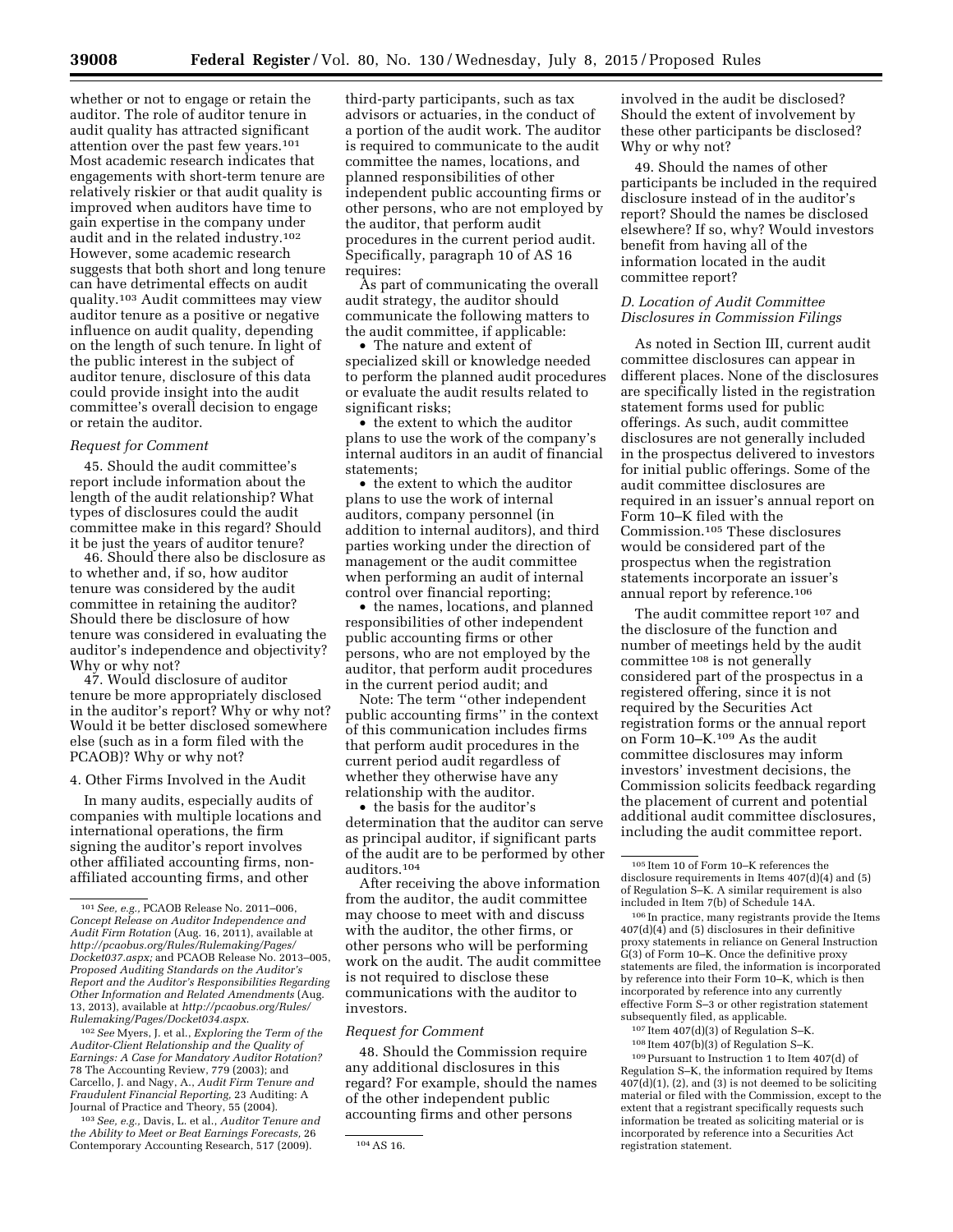## *Request for Comment*

50. Would investors benefit from the audit committee disclosures being presented in one location? If so, where should the disclosures appear and how would investors benefit? If not, why is the existing location of the various audit committee disclosures appropriate?

51. Should all or any of the audit committee disclosures, including the audit committee report, be included in registration statements filed pursuant to the Securities Act? If not, why not? If so, why and should the disclosure requirements be included within Securities Act registration statement forms or as a Form 10–K disclosure requirement that may then be incorporated by reference into Securities Act registration statements?

52. With respect to the additional disclosures discussed in this release, where should they be made? If required, should they be in the audit committee report, a separate section of the proxy statement, the annual report, on the company's Web site, or elsewhere? Please provide an explanation as to why the disclosure should be made in a suggested location. If required, should the disclosure be furnished but not filed? Why or why not?

### *E. Smaller Reporting Companies and Emerging Growth Companies*

Item 407(g) of Regulation S–K provides the only audit committee disclosure accommodation within Item 407 that is specific to smaller reporting companies.<sup>110</sup> The Jumpstart Our Business Start-Ups Act (the ''JOBS Act'') 111 did not change the audit committee disclosure requirements for emerging growth companies. As such, the Commission is soliciting feedback regarding the application of the current and potential audit committee disclosure requirements to smaller reporting companies and emerging growth companies.

# *Request for Comment*

53. Should current audit committee disclosure requirements be changed for smaller reporting companies or emerging growth companies? If so, which requirements and why? Would investors in smaller reporting companies or emerging growth companies find this information any more or less useful than similar disclosure requirements for other issuers? If so, how, and why?

54. With respect to the additional disclosures discussed in this release, should any disclosure requirements, if

110 17 CFR 229.407(g).

adopted, apply to smaller reporting companies or emerging growth companies? If so, which requirements and why? If not, why not? Would different disclosure requirements impact the issuers (*e.g.,* secondary market liquidity)?

## **VII. Additional Request for Comment Regarding Audit Committee Disclosures**

In addition to seeking public comment on the foregoing topics for disclosure, the Commission seeks public comment in response to the following questions about the disclosures as a whole. If views of these questions would differ based on what type of disclosure is being considered, please differentiate and explain why.

#### *Request for Comment*

55. Should additional disclosures, such as those presented in Section VI, be required, or should they be voluntary as they are today? Should the Commission consider requiring specific disclosures, or requiring certain categories of disclosures? If so, which categories?

56. Are there specific issuer, industry, audit committee member, or auditor characteristics that should be considered in establishing new disclosure requirements? Are there particular disclosures that should always be required and, if so, which? Are there particular disclosures that should only be required if certain conditions or characteristics are present and, if so, which disclosures and under what circumstances? Are there particular disclosures for which specificity in the requirement is important and, if so, for which disclosures and elements of disclosures should the requirements be specific?

57. Would the disclosures prompt the audit committee to change how it oversees the auditor? If so, how?

58. Would such disclosures provide insight into the nature, timing, and extent of the audit committee's oversight of the auditor?

59. Would the disclosures promote audit quality? If so, how?

60. Would the disclosures discussed herein result in boilerplate information? If so, how could the requirements be crafted to avoid boilerplate disclosure?

61. Would any of the additional disclosures discussed in this concept release result in disclosure that is not useful to investors? Why or why not?

62. Would additional information need to be disclosed in order to place any or all of the disclosures discussed above in the appropriate context? If so, what additional disclosures might be

needed, and should they be required or discretionary?

63. If the Commission were to proceed with requiring some or all of the disclosures proposed above, should the disclosures be made by all issuers? For example, should the disclosures be required only for those subject to the proxy rules? Should they be required for foreign private issuers? 112 Why or why not? Should there be accommodations made for certain types of companies or certain circumstances? If so, what should they be?

64. If the Commission proceeds with requiring some or all of the disclosures proposed above, should there be a requirement to update these disclosures for changes between proxy or information statements? If so, what should trigger amended disclosures? Should any such updates be made quarterly or more frequently?

65. If the Commission proceeds with requiring some or all of the disclosures discussed above, should the disclosures be required to be provided in an interactive data format? If so, what elements of disclosure should be provided in that manner and in what format should the information be provided?

66. The audit committee disclosure requirements may reference other documents, such as an audit committee charter. Should such documents be provided along with the required disclosures? If not, should information be provided to help locate the information referenced? Why or why not? Should information be hyperlinked? If so, are there any unintended consequences or implementation challenges that may result from information being presented in this manner?

67. If the Commission proceeds with requiring some or all of the disclosures proposed above, under existing reporting deadlines, would there be sufficient time to prepare these disclosures? Would there be difficulties in making these disclosures?

68. Would the additional disclosures discussed above help minimize information asymmetries that may exist between management and investors? If so, how? What other benefits may accrue from providing this information?

69. Expanded disclosures may have direct and indirect economic impacts on market participants. What direct and indirect economic impacts would these disclosures have on market participants? Are there any unintended

<sup>111</sup>Public Law 112–106, 126 Stat. 306 (2012).

<sup>112</sup>Foreign private issuers are not subject to the proxy rules. *See* Rule 3a12–3(b) of the Exchange Act  $[17 \text{ CFR } 240.3a12 - 3(b)].$